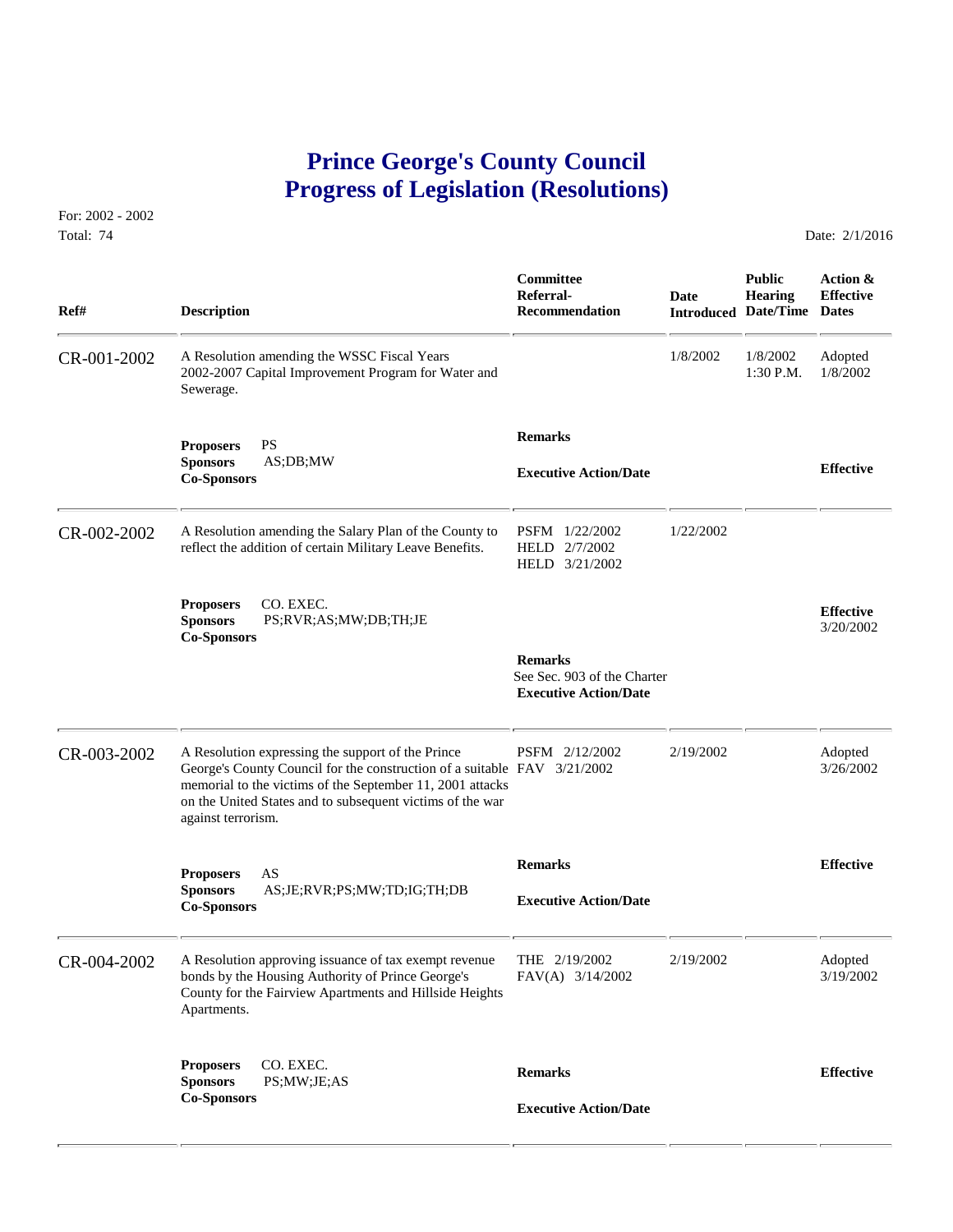**For: 2002-2002 Prince George's County Council** Page 2 of 16<br> **Progress of Legislation (Resolutions)** Date: 2/1/2016 **Total: 74 Progress of Legislation (Resolutions)** 

| Ref#<br>CR-005-2002 | <b>Description</b><br>A Resolution initiating a Mixed-Use Town Center Zoning<br>Map Amendment for Suitland.                                                                                                                                      | Committee<br>Referral-<br><b>Recommendation</b> | Date<br><b>Introduced</b><br>2/19/2002 | <b>Public</b><br><b>Hearing</b><br>Date/Time | <b>Action &amp;</b><br><b>Effective</b><br><b>Dates</b><br>Adopted<br>2/19/2002 |
|---------------------|--------------------------------------------------------------------------------------------------------------------------------------------------------------------------------------------------------------------------------------------------|-------------------------------------------------|----------------------------------------|----------------------------------------------|---------------------------------------------------------------------------------|
|                     | M-NCPPC<br><b>Proposers</b><br><b>Sponsors</b><br>PS;DB;MW;AS;TD;RVR<br><b>Co-Sponsors</b>                                                                                                                                                       | <b>Remarks</b><br><b>Executive Action/Date</b>  |                                        |                                              | <b>Effective</b><br>2/19/2002                                                   |
| CR-006-2002         | A Resolution initiating an amendment to the Approved<br>Master Plan and Sectional Map Amendment for Planning<br>Area 68, to develop a comprehensive approach to the<br>revitalization and redevelopment potential of the lower US<br>1 corridor. | <b>Remarks</b>                                  | 2/19/2002                              |                                              | Adopted<br>2/19/2002                                                            |
|                     | M-NCPPC<br><b>Proposers</b><br><b>Sponsors</b><br>MW;PS;RVR;TD;DB;JE<br><b>Co-Sponsors</b>                                                                                                                                                       | <b>Executive Action/Date</b>                    |                                        |                                              | <b>Effective</b><br>2/19/2002                                                   |
| CR-007-2002         | A Resolution initiating the Hyattsville Mixed-Use Town<br>Center Zoning Map Amendment for the City of<br>Hyattsville.                                                                                                                            |                                                 | 3/5/2002                               |                                              | Adopted<br>3/5/2002                                                             |
|                     | M-NCPPC<br><b>Proposers</b><br><b>Sponsors</b><br>PS;TH;TD;RVR;MW<br><b>Co-Sponsors</b>                                                                                                                                                          | <b>Remarks</b><br><b>Executive Action/Date</b>  |                                        |                                              | <b>Effective</b><br>3/5/2002                                                    |
| CR-008-2002         | A Resolution extending the appointment of Gail D.<br>Francis as Acting Director of Finance.                                                                                                                                                      |                                                 | 3/5/2002                               |                                              | Adopted<br>3/5/2002                                                             |
|                     | CO. EXEC.<br><b>Proposers</b><br>PS;DB;AS;MW;RVR<br><b>Sponsors</b><br><b>Co-Sponsors</b>                                                                                                                                                        | <b>Remarks</b><br><b>Executive Action/Date</b>  |                                        |                                              | <b>Effective</b><br>3/5/2002                                                    |
| CR-009-2002         | A Resolution changing the water and sewer category<br>designations of properties within the 2001 Water and<br>Sewer Plan (December 2001 Amendment Cycle).                                                                                        | THE 3/5/2002<br>FAV(A) 4/11/2002                | 3/5/2002                               | 4/9/2002<br>1:00 P.M.                        | Adopted<br>4/16/2002<br>R&R<br>4/23/2002                                        |
|                     | CO. EXEC.<br><b>Proposers</b><br><b>Sponsors</b><br>MW;AS;DB<br><b>Co-Sponsors</b>                                                                                                                                                               | <b>Remarks</b>                                  |                                        |                                              |                                                                                 |
|                     |                                                                                                                                                                                                                                                  | <b>Executive Action/Date</b>                    |                                        |                                              | <b>Effective</b><br>5/14/2002                                                   |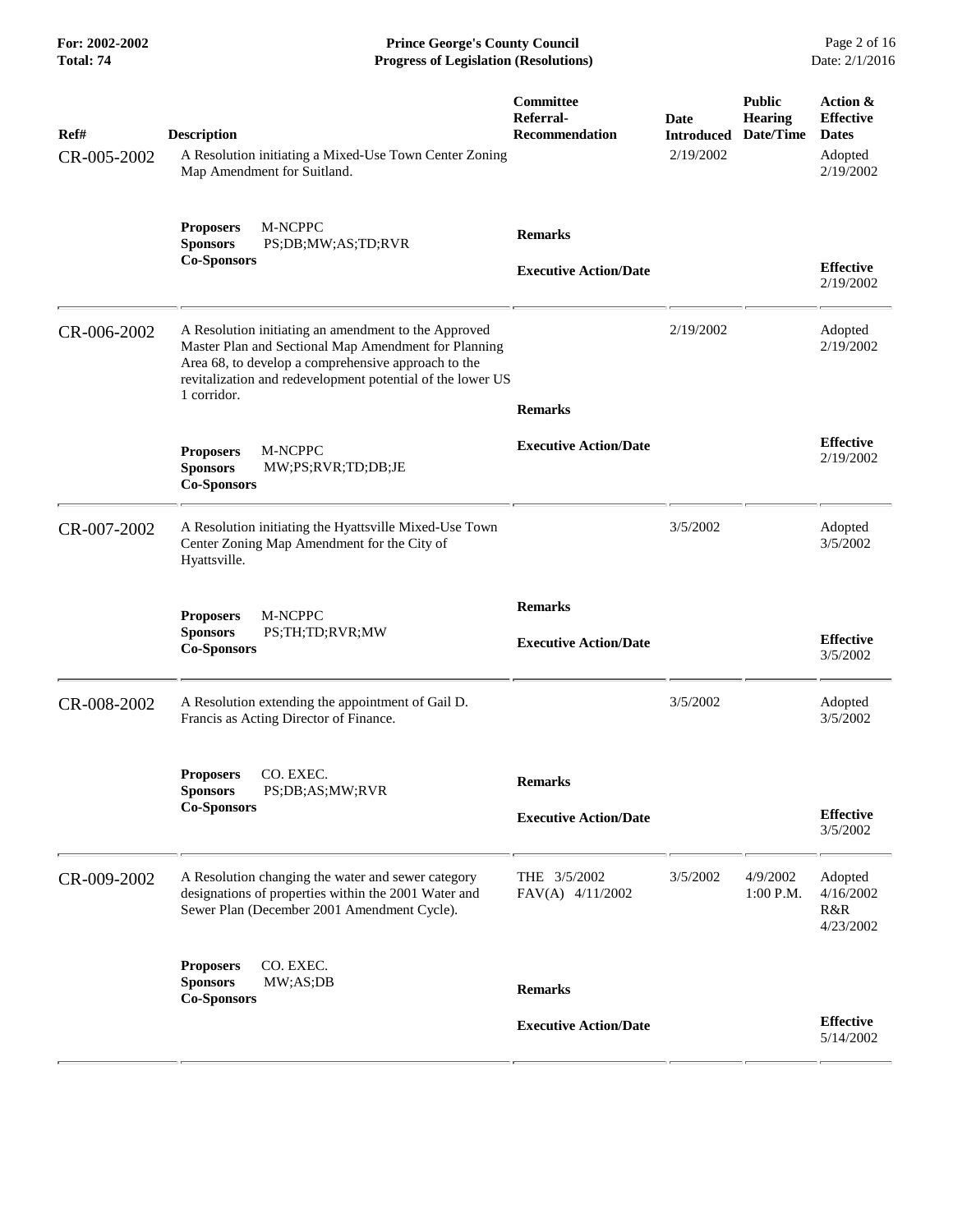**For: 2002-2002 Prince George's County Council** Page 3 of 16<br> **Formal: 74 Progress of Legislation (Resolutions)** Date: 2/1/2016 **Total: 74 Progress of Legislation (Resolutions)** 

| Ref#<br>CR-010-2002 | <b>Description</b><br>A Resolution directing that a special election be held to fill<br>a vacancy on the County Council and to establish the dates<br>for conducting the special primary election, the special<br>election, and the deadline for the certification of<br>candidacy. | Committee<br>Referral-<br><b>Recommendation</b><br><b>Remarks</b>            | Date<br><b>Introduced</b><br>3/5/2002 | <b>Public</b><br><b>Hearing</b><br>Date/Time | Action &<br><b>Effective</b><br><b>Dates</b><br>Adopted<br>3/5/2002 |
|---------------------|-------------------------------------------------------------------------------------------------------------------------------------------------------------------------------------------------------------------------------------------------------------------------------------|------------------------------------------------------------------------------|---------------------------------------|----------------------------------------------|---------------------------------------------------------------------|
|                     | <b>Proposers</b><br><b>PS</b><br><b>Sponsors</b><br>PS;DB;TD;MW;JE;AS;RVR;TH<br><b>Co-Sponsors</b>                                                                                                                                                                                  | <b>Executive Action/Date</b>                                                 |                                       |                                              | <b>Effective</b><br>3/5/2002                                        |
| CR-011-2002         | A Resolution amending the Art in Public Places Plan and<br>Implementation Guidelines.                                                                                                                                                                                               |                                                                              | 3/5/2002                              |                                              | Adopted<br>3/5/2002                                                 |
|                     | DB<br><b>Proposers</b><br><b>Sponsors</b><br>DB;PS;RVR;AS;TH;MW<br><b>Co-Sponsors</b>                                                                                                                                                                                               | <b>Remarks</b><br><b>Executive Action/Date</b>                               |                                       |                                              | <b>Effective</b><br>3/5/2002                                        |
| CR-012-2002         | A Resolution to amend Salary Schedule S for the<br>International Association of Fire Fighters, Local 1619<br>(Fire Fighters), effective July 1, 2001 through June 30,<br>2003.                                                                                                      | PSFM 4/9/2002<br>FAV 4/16/2002                                               | 4/9/2002                              |                                              | Adopted<br>5/21/2002                                                |
|                     | <b>Proposers</b><br>CO. EXEC.<br><b>Sponsors</b><br>JE;PS;RVR;TD;MW;AS;DB<br><b>Co-Sponsors</b>                                                                                                                                                                                     | <b>Remarks</b><br><b>SEE ALSO CB-18-2002</b><br><b>Executive Action/Date</b> |                                       |                                              | <b>Effective</b><br>5/21/2002                                       |
| CR-013-2002         | A resolution to amend Salary Schedule M for the<br>International Association of Fire Fighters, Local 1619<br>(Paramedics), effective July 1, 2001 through June 30,<br>2003.                                                                                                         | PSFM 4/9/2002<br>FAV 4/16/2002                                               | 4/9/2002                              |                                              | Adopted<br>5/21/2002                                                |
|                     | CO. EXEC.<br><b>Proposers</b><br><b>Sponsors</b><br>PS;AS;RVR;MW;TD;DB;JE<br><b>Co-Sponsors</b>                                                                                                                                                                                     | <b>Remarks</b><br><b>SEE ALSO CB-18-2002</b><br><b>Executive Action/Date</b> |                                       |                                              | <b>Effective</b><br>5/21/2002                                       |
| CR-014-2002         | A resolution to amend Salary Schedule R for the<br>International Association of Fire Fighters, Local 1619<br>(Emergency Response Technician), effective July 1, 2001<br>through June 30, 2003.                                                                                      | PSFM 4/9/2002<br>FAV 4/16/2002                                               | 4/9/2002                              |                                              | Adopted<br>5/21/2002                                                |
|                     | CO. EXEC.<br><b>Proposers</b><br><b>Sponsors</b><br>PS;AS;MW;JE;TD;DB;RVR<br><b>Co-Sponsors</b>                                                                                                                                                                                     | <b>Remarks</b><br><b>SEE ALSO CB-18-2002</b><br><b>Executive Action/Date</b> |                                       |                                              | <b>Effective</b><br>5/21/2002                                       |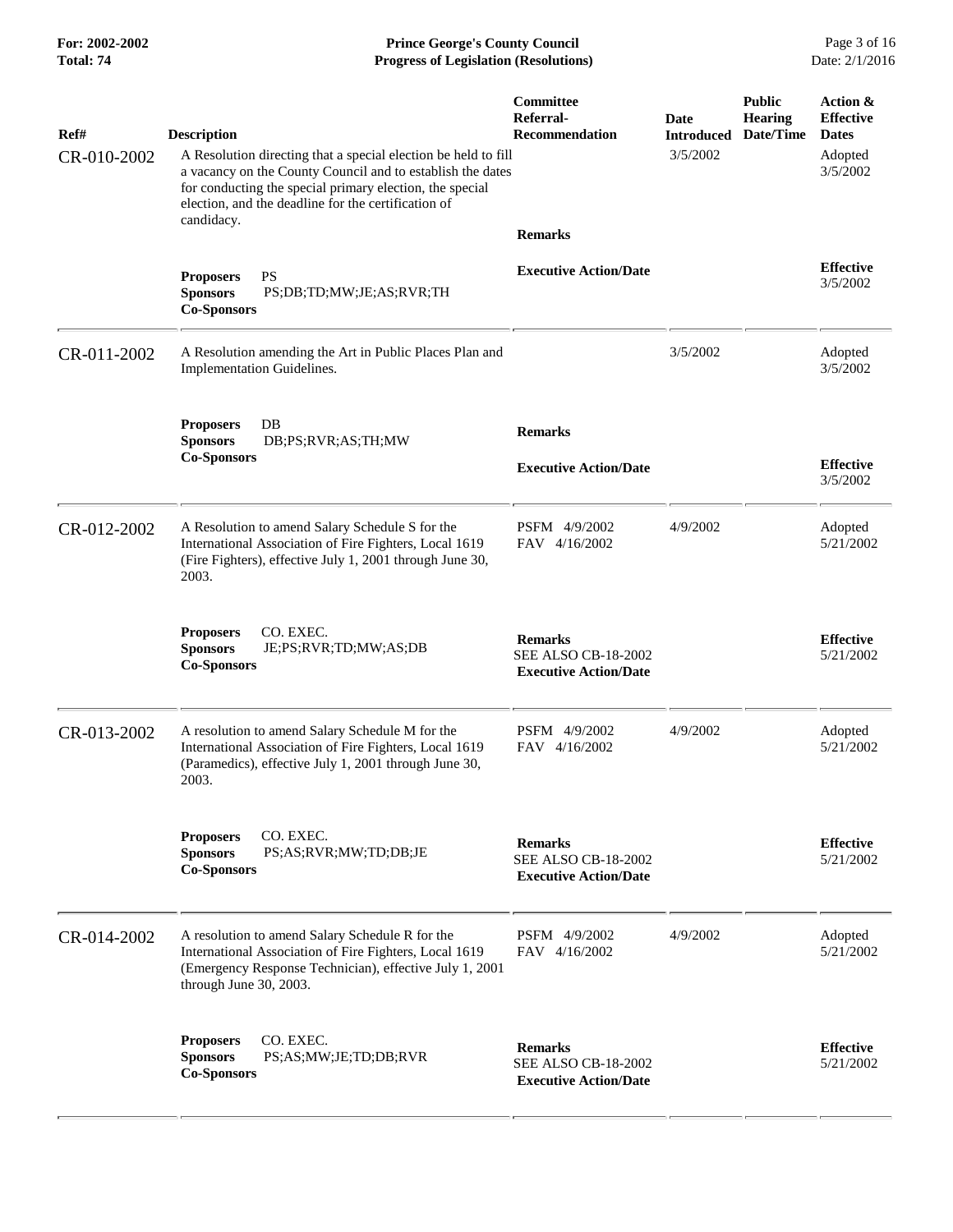**For: 2002-2002 Prince George's County Council** Page 4 of 16<br> **Progress of Legislation (Resolutions)** Date: 2/1/2016 **Total: 74 Progress of Legislation (Resolutions)** 

| Ref#<br>CR-015-2002 | <b>Description</b><br>A Resolution initiating a Mixed-Use Town Center Zoning<br>Map Amendment for Riverdale Park.                  | Committee<br>Referral-<br>Recommendation       | Date<br><b>Introduced</b><br>4/16/2002 | <b>Public</b><br><b>Hearing</b><br>Date/Time | Action &<br><b>Effective</b><br><b>Dates</b><br>Adopted<br>4/16/2002 |
|---------------------|------------------------------------------------------------------------------------------------------------------------------------|------------------------------------------------|----------------------------------------|----------------------------------------------|----------------------------------------------------------------------|
|                     | M-NCPPC<br><b>Proposers</b><br><b>Sponsors</b><br>AS;TD<br><b>Co-Sponsors</b>                                                      | <b>Remarks</b><br><b>Executive Action/Date</b> |                                        |                                              | <b>Effective</b><br>4/16/2002                                        |
| CR-016-2002         | A Resolution approving and adopting the FY 2003<br>Housing and Community Development Prince George's<br>County Annual Action Plan. | $C.O.W.$ 4/9/2002                              | 4/9/2002                               | 5/8/2002<br>7:00 P.M.                        | Adopted<br>5/21/2002                                                 |
|                     | <b>Proposers</b><br>CO. EXEC.<br><b>Sponsors</b><br>AS;MW;TD;JE;RVR;TH<br><b>Co-Sponsors</b>                                       | <b>Remarks</b><br><b>Executive Action/Date</b> |                                        |                                              | <b>Effective</b>                                                     |
| CR-017-2002         | A Resolution establishing and providing for the<br>compensation of the Chairman of the Prince George's<br>County Planning Board.   |                                                | 4/30/2002                              |                                              | Adopted<br>4/30/2002                                                 |
|                     | CO. EXEC.<br><b>Proposers</b><br><b>Sponsors</b><br>PS;AS<br><b>Co-Sponsors</b>                                                    | <b>Remarks</b><br><b>Executive Action/Date</b> |                                        |                                              | <b>Effective</b>                                                     |
| CR-018-2002         | A Resolution approving with amendments, the Sector Plan<br>and Sectional Map Amendment for the College Park US 1<br>Corridor.      |                                                | 4/30/2002                              |                                              | Adopted<br>4/30/2002                                                 |
|                     | Proposers M-NCPPC<br>PS;TH;DB<br><b>Sponsors</b><br><b>Co-Sponsors</b>                                                             | <b>Remarks</b><br><b>Executive Action/Date</b> |                                        |                                              | <b>Effective</b><br>4/30/2002                                        |
| CR-019-2002         | A Resolution extending the appointment of Lieutenant<br>Colonel Gerald M. Wilson as Acting Chief of Police.                        |                                                | 4/30/2002                              |                                              | Adopted<br>4/30/2002                                                 |
|                     | CO. EXEC.<br><b>Proposers</b><br><b>Sponsors</b><br>PS;DB;AS;TH;MW<br><b>Co-Sponsors</b>                                           | <b>Remarks</b><br><b>Executive Action/Date</b> |                                        |                                              | <b>Effective</b>                                                     |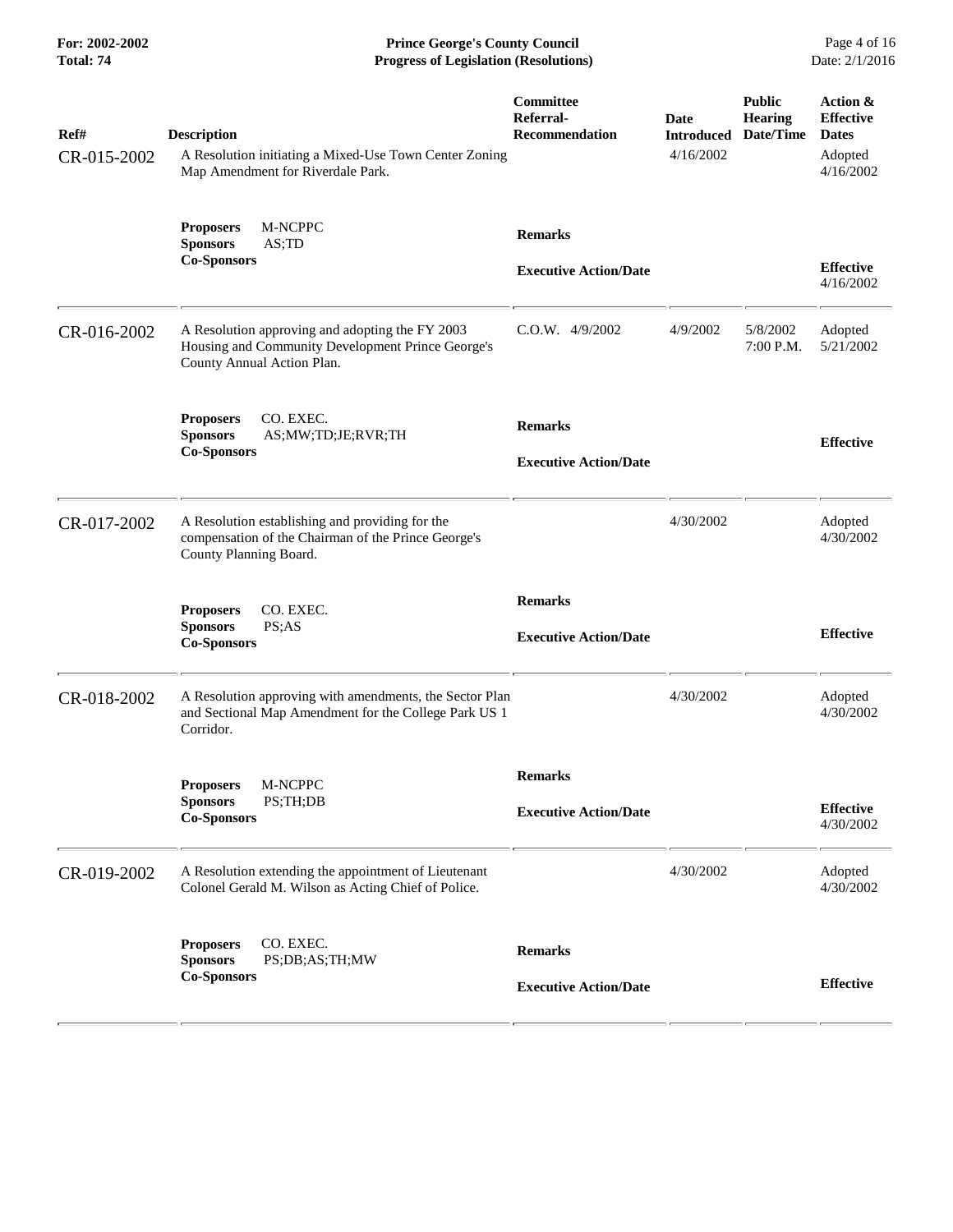**For: 2002-2002 Prince George's County Council** Page 5 of 16<br> **Formal: 74 Progress of Legislation (Resolutions)** Date: 2/1/2016 **Total: 74 Progress of Legislation (Resolutions)** 

| Ref#<br>CR-020-2002 | <b>Description</b><br>A Resolution to approve Fiscal Year 2002-2003 Operating<br>and Capital Budgets of the Washington Suburban Sanitary<br>Commission and Recommendation of Water and Sewer<br>rates and Ad Valorem Tax Levies For Fiscal Year<br>2002-2003. | Committee<br>Referral-<br><b>Recommendation</b><br><b>Remarks</b> | Date<br><b>Introduced</b><br>5/22/2002 | <b>Public</b><br><b>Hearing</b><br>Date/Time | Action &<br><b>Effective</b><br><b>Dates</b><br>Adopted<br>5/22/2002 |
|---------------------|---------------------------------------------------------------------------------------------------------------------------------------------------------------------------------------------------------------------------------------------------------------|-------------------------------------------------------------------|----------------------------------------|----------------------------------------------|----------------------------------------------------------------------|
|                     | <b>PS</b><br><b>Proposers</b><br>PS;DB;MW<br><b>Sponsors</b><br><b>Co-Sponsors</b>                                                                                                                                                                            | <b>Executive Action/Date</b>                                      |                                        |                                              | <b>Effective</b><br>7/1/2002                                         |
| CR-021-2002         | A Resolution to approve the Washington Suburban<br>Sanitary Commission Fiscal Years 2003-2008 Capital<br>Improvements Program and Fiscal Year 2003 Capital<br>Budget for the Prince George's County Water and<br>Sewerage.                                    | <b>Remarks</b>                                                    | 5/22/2002                              |                                              | Adopted<br>5/22/2002                                                 |
|                     | <b>Proposers</b><br><b>PS</b><br><b>Sponsors</b><br>PS;MW<br><b>Co-Sponsors</b>                                                                                                                                                                               | <b>Executive Action/Date</b>                                      |                                        |                                              | <b>Effective</b><br>7/1/2002                                         |
| CR-022-2002         | A Resolution approving the Fiscal Year 2002-2003<br>Washington Suburban Transit Commission's<br>Administrative Budget.                                                                                                                                        |                                                                   | 5/22/2002                              |                                              | Adopted<br>5/22/2002                                                 |
|                     | <b>PS</b><br><b>Proposers</b><br><b>Sponsors</b><br>PS;MW<br><b>Co-Sponsors</b>                                                                                                                                                                               | <b>Remarks</b><br><b>Executive Action/Date</b>                    |                                        |                                              | <b>Effective</b><br>7/1/2002                                         |
| CR-023-2002         | A Resolution concerning the Fiscal Year 2002-2003<br>Operating Budget and Capital Improvement Program of<br>the Revenue Authority of Prince George's County.                                                                                                  |                                                                   | 5/22/2002                              |                                              | Adopted<br>5/22/2002                                                 |
|                     | <b>PS</b><br><b>Proposers</b><br>DB;RVR;MW<br><b>Sponsors</b><br><b>Co-Sponsors</b>                                                                                                                                                                           | <b>Remarks</b><br><b>Executive Action/Date</b>                    |                                        |                                              | <b>Effective</b><br>7/1/2002                                         |
| CR-024-2002         | A Resolution concerning the Fiscal Year 2002-2003<br>Operating Budget and Capital Improvement Program of<br>the Redevelopment Authority of Prince George's County.                                                                                            |                                                                   | 5/22/2002                              |                                              | Adopted<br>5/22/2002                                                 |
|                     | <b>PS</b><br><b>Proposers</b><br><b>Sponsors</b><br>PS;MW;RVR<br><b>Co-Sponsors</b>                                                                                                                                                                           | <b>Remarks</b><br><b>Executive Action/Date</b>                    |                                        |                                              | <b>Effective</b><br>7/1/2002                                         |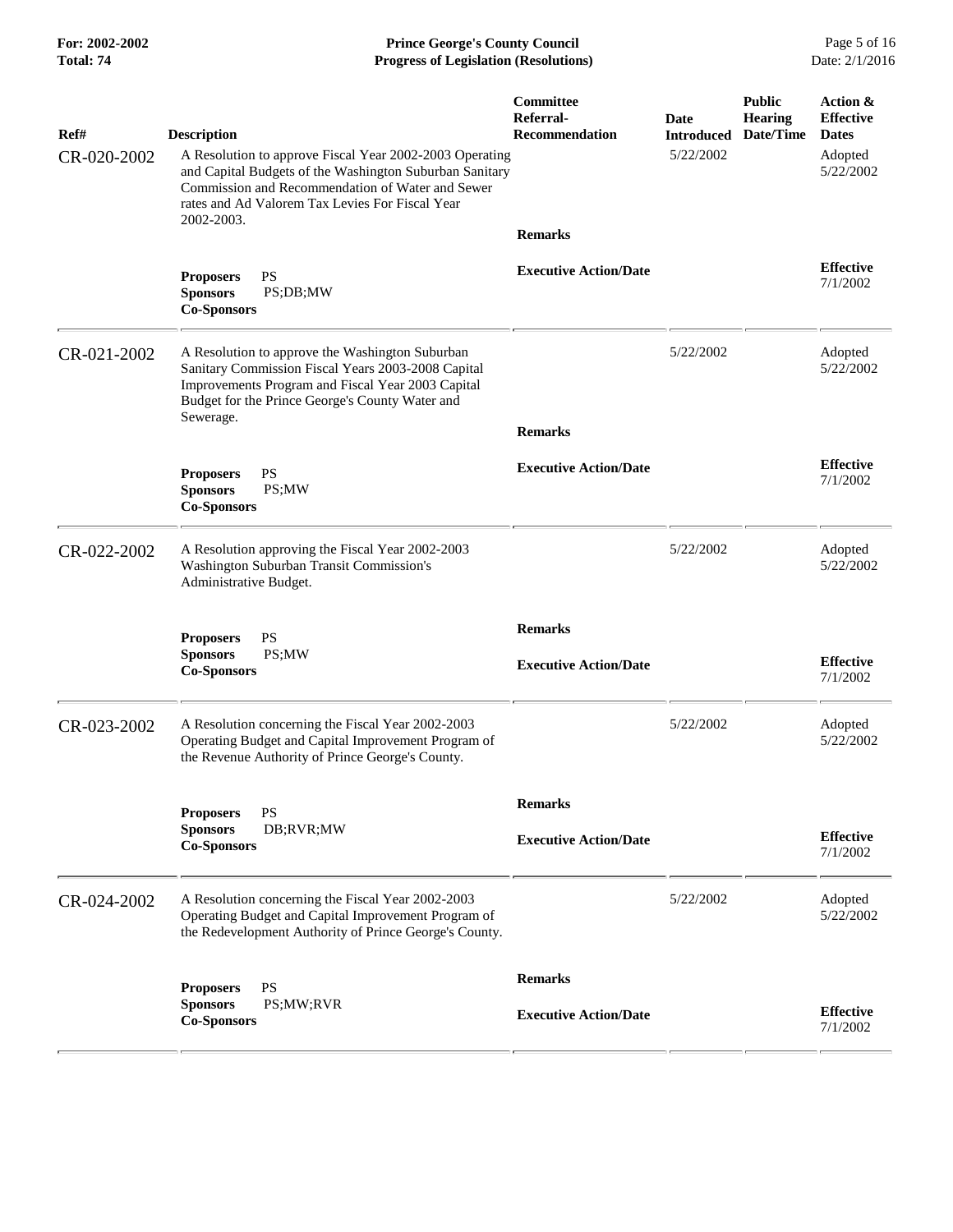**For: 2002-2002 Prince George's County Council** Page 6 of 16<br> **Formal: 74 Progress of Legislation (Resolutions)** Date: 2/1/2016 **Total: 74 Progress of Legislation (Resolutions)** 

| Ref#<br>CR-025-2002 | <b>Description</b><br>A Resolution to amend Salary Schedule H for the<br>International Association of Fire Fighters, AFL-CIO,<br>Local 1619 (Civilians), effective July 1, 2001 through<br>June 30, 2003.                                   | <b>Committee</b><br>Referral-<br><b>Recommendation</b><br>PSFM 5/21/2002<br>FAV 6/4/2002 | Date<br><b>Introduced</b><br>5/21/2002 | <b>Public</b><br><b>Hearing</b><br>Date/Time | Action &<br><b>Effective</b><br><b>Dates</b><br>Adopted<br>7/2/2002 |
|---------------------|---------------------------------------------------------------------------------------------------------------------------------------------------------------------------------------------------------------------------------------------|------------------------------------------------------------------------------------------|----------------------------------------|----------------------------------------------|---------------------------------------------------------------------|
|                     | CO. EXEC.<br><b>Proposers</b><br><b>Sponsors</b><br>PS;DB;AS;TH;MW;JE<br><b>Co-Sponsors</b>                                                                                                                                                 | <b>Remarks</b><br><b>Executive Action/Date</b>                                           |                                        |                                              | <b>Effective</b>                                                    |
| CR-026-2002         | A Resolution amending the Salary Plan of Fire Officials<br>Salary Schedule F-O to reflect certain wage and benefit<br>modifications, effective July 1, 2001 through June 30,<br>2002.                                                       | PSFM 5/21/2002<br>FAV 6/4/2002                                                           | 5/21/2002                              |                                              | Adopted<br>7/2/2002                                                 |
|                     | CO. EXEC.<br><b>Proposers</b><br><b>Sponsors</b><br>PS;DB;AS;MW;RVR;JE<br><b>Co-Sponsors</b>                                                                                                                                                | <b>Remarks</b><br><b>Executive Action/Date</b>                                           |                                        |                                              | <b>Effective</b>                                                    |
| CR-027-2002         | A Resolution providing that certain permits of a minor<br>residential nature are subject to review by the Department FAV(A) 6/4/2002<br>of Environmental Resources instead of the Planning<br>Board.                                        | $C.0.W.$ $5/21/2002$                                                                     | 5/21/2002                              |                                              | Adopted<br>6/18/2002                                                |
|                     | CO. EXEC.<br><b>Proposers</b><br><b>Sponsors</b><br>PS;DB;MW;AS<br><b>Co-Sponsors</b>                                                                                                                                                       | <b>Remarks</b><br><b>Executive Action/Date</b>                                           |                                        |                                              | <b>Effective</b>                                                    |
| CR-028-2002         | A Resolution recommending that the Maryland<br>Agricultural Land Preservation Foundation approve the<br>petition of John P. and Donna L. Denison to establish an<br>agricultural district.                                                  |                                                                                          | 5/21/2002                              |                                              | Adopted<br>5/21/2002                                                |
|                     | M-NCPPC<br><b>Proposers</b><br><b>Sponsors</b><br>JE<br><b>Co-Sponsors</b>                                                                                                                                                                  | <b>Remarks</b><br><b>Executive Action/Date</b>                                           |                                        |                                              | <b>Effective</b><br>5/21/2002                                       |
| CR-029-2002         | A Resolution modifying the WSSC System Development<br>Charge (SDC) to help finance capital costs and to provide<br>for full and/or partial waivers of the charge for certain<br>revitalization, biotechnology and elderly housing projects. |                                                                                          | 5/22/2002                              |                                              | Adopted<br>5/22/2002                                                |
|                     |                                                                                                                                                                                                                                             | <b>Remarks</b>                                                                           |                                        |                                              |                                                                     |
|                     | PS<br><b>Proposers</b><br><b>Sponsors</b><br>PS;DB<br><b>Co-Sponsors</b>                                                                                                                                                                    | <b>Executive Action/Date</b>                                                             |                                        |                                              | <b>Effective</b>                                                    |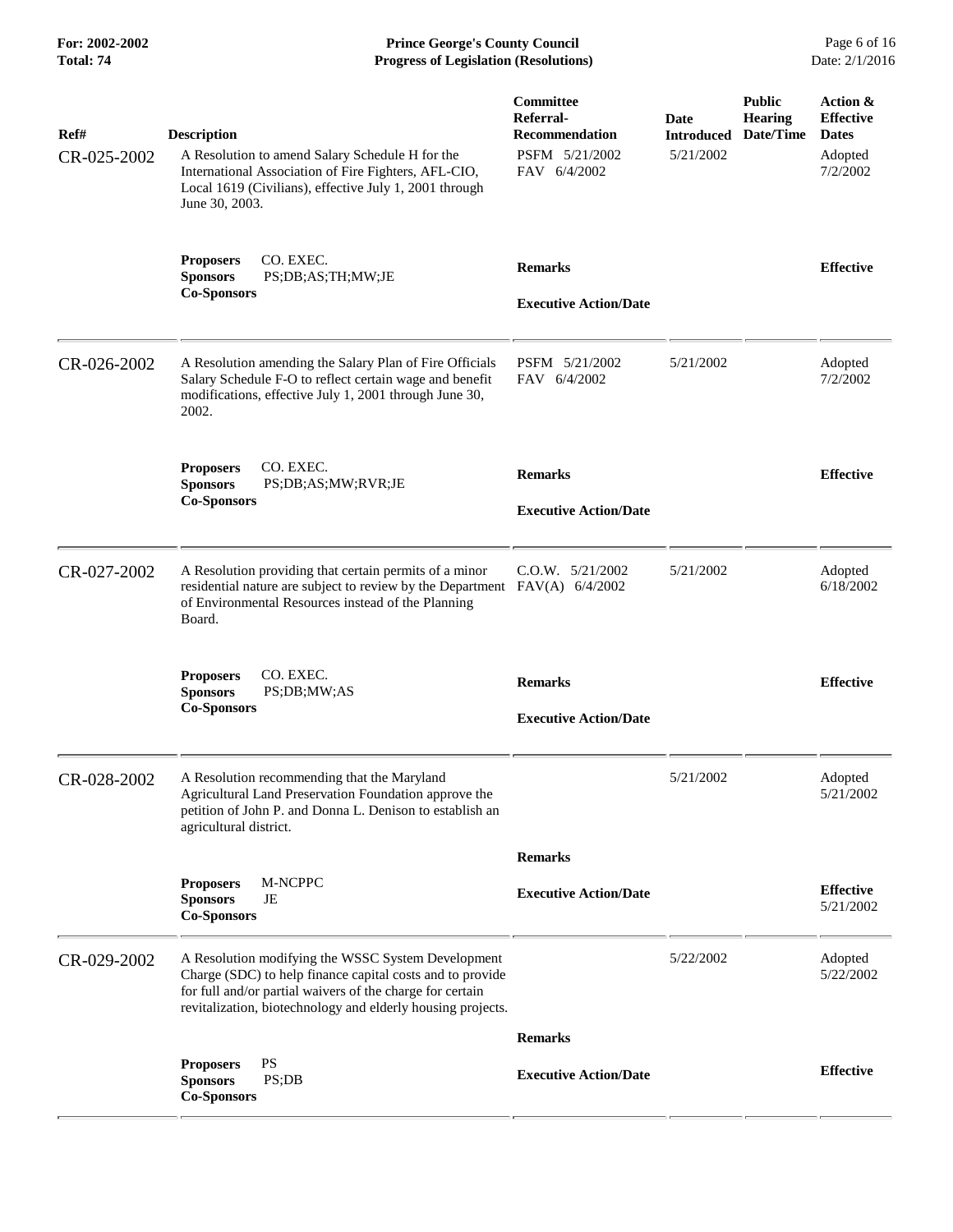**For: 2002-2002 Prince George's County Council** Page 7 of 16<br> **Progress of Legislation (Resolutions)** Date: 2/1/2016 **Total: 74 Progress of Legislation (Resolutions)** 

| Ref#<br>CR-030-2002 | <b>Description</b><br>A Resolution appropriating to various agencies of the<br>County an amount of \$10,166,900 from savings in various FAV 6/4/2002<br>County Departments to provide funding for costs which<br>were not anticipated in the Approved Fiscal Year<br>2001-2002 Budget. | Committee<br>Referral-<br><b>Recommendation</b><br>PSFM 5/29/2002 | Date<br><b>Introduced</b><br>5/29/2002 | <b>Public</b><br><b>Hearing</b><br>Date/Time | Action &<br><b>Effective</b><br><b>Dates</b><br>Adopted<br>6/11/2002 |
|---------------------|----------------------------------------------------------------------------------------------------------------------------------------------------------------------------------------------------------------------------------------------------------------------------------------|-------------------------------------------------------------------|----------------------------------------|----------------------------------------------|----------------------------------------------------------------------|
|                     | CO. EXEC.<br><b>Proposers</b><br>PS;DB;MW;AS<br><b>Sponsors</b><br><b>Co-Sponsors</b>                                                                                                                                                                                                  | <b>Remarks</b><br><b>Executive Action/Date</b>                    |                                        |                                              | <b>Effective</b>                                                     |
| CR-031-2002         | A Resolution concerning the Tax Rates for FY2002-2003<br>for the purpose of imposing and levying the Tax Rates for<br>the Fiscal Year beginning July 1, 2002.                                                                                                                          |                                                                   | 6/11/2002                              |                                              | Adopted<br>6/11/2002                                                 |
|                     | PS<br><b>Proposers</b><br><b>Sponsors</b><br>PS;MW;DB<br><b>Co-Sponsors</b>                                                                                                                                                                                                            | <b>Remarks</b><br><b>Executive Action/Date</b>                    |                                        |                                              | <b>Effective</b><br>7/1/2002                                         |
| CR-032-2002         | A Resolution approving the enactment of Ordinances Nos. C.O.W. 6/4/2002<br>0-05-01, 0-06-01 and 0-07-01 amending Sections 9804,<br>9811, 9817 and 9818 of the Code of the Town of<br>Landover Hills concerning parking and abandoned<br>vehicles.                                      | FAV 6/19/2002                                                     | 6/4/2002                               |                                              | Adopted<br>7/2/2002                                                  |
|                     | TH<br><b>Proposers</b><br><b>Sponsors</b><br>TH<br><b>Co-Sponsors</b>                                                                                                                                                                                                                  | <b>Remarks</b><br><b>Executive Action/Date</b>                    |                                        |                                              | <b>Effective</b>                                                     |
| CR-033-2002         | A Resolution to initiate a Sectional Map Amendment For<br>the Summerfield (Morgan Boulevard) and Largo Town<br>Center Metro Areas Sector Plan.                                                                                                                                         |                                                                   | 6/11/2002                              |                                              | Adopted<br>7/2/2002                                                  |
|                     | M-NCPPC<br><b>Proposers</b><br><b>Sponsors</b><br>AS;MW;RVR<br><b>Co-Sponsors</b>                                                                                                                                                                                                      | <b>Remarks</b><br><b>Executive Action/Date</b>                    |                                        |                                              | <b>Effective</b>                                                     |
| CR-034-2002         | A Resolution proposing amendments to the General Plan<br>For Prince George's County, which defines long-range<br>Policies for guiding future development within Prince<br>George's County.                                                                                             | C.O.W. 6/11/2002<br>FAV(A) 6/11/2002                              | 6/11/2002                              |                                              | Adopted<br>6/18/2002                                                 |
|                     | M-NCPPC<br><b>Proposers</b><br><b>Sponsors</b><br>PS;MW<br><b>Co-Sponsors</b>                                                                                                                                                                                                          | <b>Remarks</b><br><b>Executive Action/Date</b>                    |                                        |                                              | <b>Effective</b>                                                     |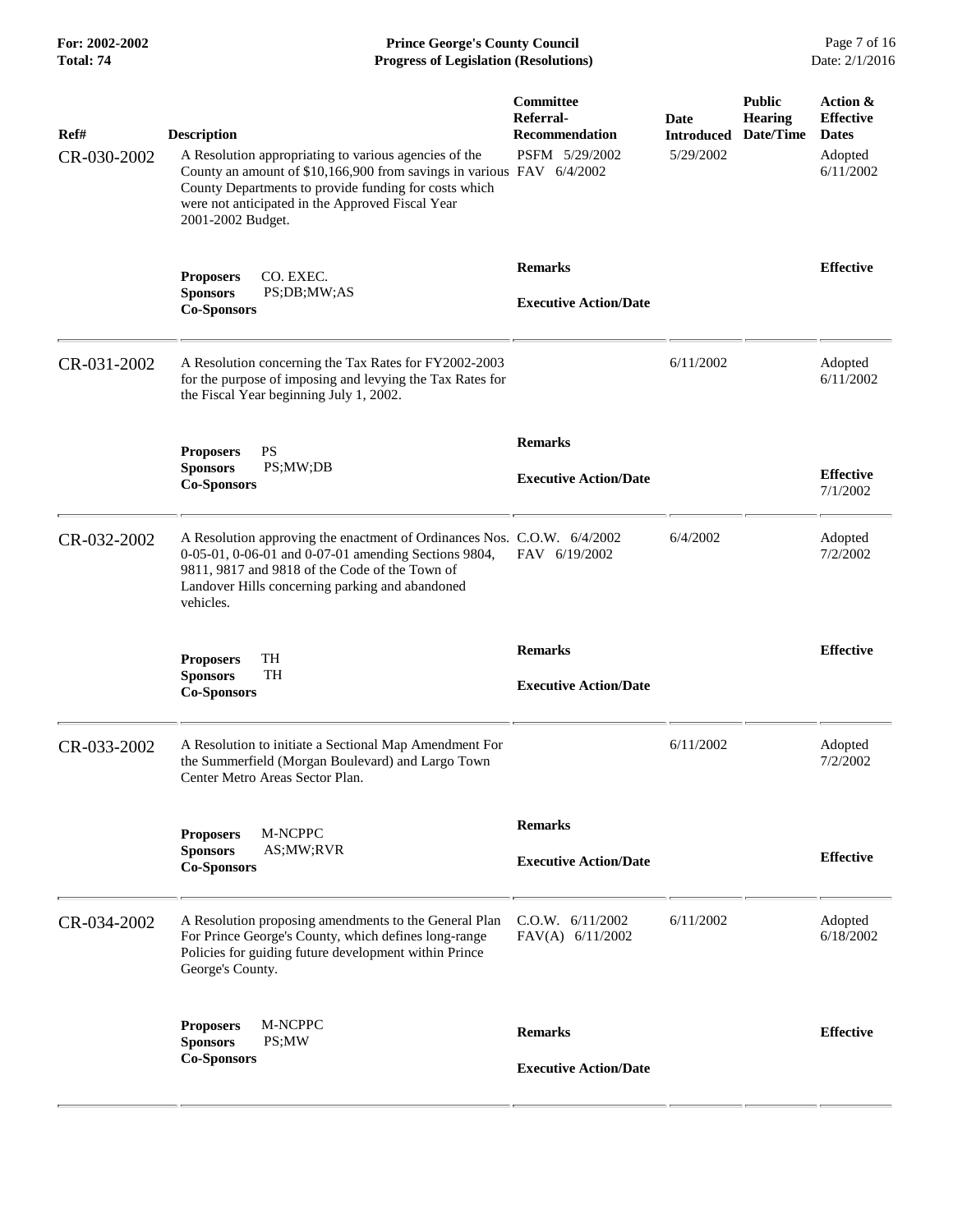**For: 2002-2002 Prince George's County Council** Page 8 of 16<br> **Prince George's County Council** Page 8 of 16<br> **Progress of Legislation (Resolutions)** Date: 2/1/2016 **Total: 74 Progress of Legislation (Resolutions)** 

| Ref#<br>CR-035-2002 | <b>Description</b><br>A Resolution concerning the Minor Public Facility Plan<br>Amendments for the MD 202 Corridor.                                                                   | Committee<br>Referral-<br><b>Recommendation</b> | Date<br><b>Introduced</b><br>6/18/2002 | <b>Public</b><br><b>Hearing</b><br>Date/Time | Action &<br><b>Effective</b><br><b>Dates</b><br>Adopted<br>6/18/2002 |
|---------------------|---------------------------------------------------------------------------------------------------------------------------------------------------------------------------------------|-------------------------------------------------|----------------------------------------|----------------------------------------------|----------------------------------------------------------------------|
|                     | M-NCPPC<br><b>Proposers</b><br><b>Sponsors</b><br>MW;RVR<br><b>Co-Sponsors</b>                                                                                                        | <b>Remarks</b><br><b>Executive Action/Date</b>  |                                        |                                              | <b>Effective</b><br>6/18/2002                                        |
| CR-036-2002         | A Resolution concerning the 2001 Water and Sewer Plan<br>(April 2002 Amendment Cycle) to change the water and<br>sewer category designations within the 2001 Water and<br>Sewer Plan. | THE 6/18/2002<br>FAV(A) 7/25/2002               | 6/18/2002                              | 7/23/2002<br>10:00 A.M. 7/30/2002            | Adopted                                                              |
|                     | CO. EXEC.<br><b>Proposers</b><br><b>Sponsors</b><br>PS;DB;MW<br><b>Co-Sponsors</b>                                                                                                    | <b>Remarks</b><br><b>Executive Action/Date</b>  |                                        |                                              | <b>Effective</b><br>8/20/2002                                        |
| CR-037-2002         | A Resolution initiating an actuarial evaluation of proposed<br>amendments to the Volunteer Fire and Rescue service<br>Length of Service Award Program.                                |                                                 | 7/2/2002                               |                                              | Adopted<br>7/2/2002                                                  |
|                     | JE<br><b>Proposers</b><br>JE<br><b>Sponsors</b><br><b>Co-Sponsors</b>                                                                                                                 | <b>Remarks</b><br><b>Executive Action/Date</b>  |                                        |                                              | <b>Effective</b>                                                     |
| CR-038-2002         | A Resolution adopting updated information on funded<br>schools in school clusters in conjunction with the schools<br>adequate public facilities test.                                 |                                                 | 7/2/2002                               |                                              | Adopted<br>7/2/2002                                                  |
|                     | PS<br><b>Proposers</b><br><b>Sponsors</b><br>PS;MW<br><b>Co-Sponsors</b>                                                                                                              | <b>Remarks</b><br><b>Executive Action/Date</b>  |                                        |                                              | <b>Effective</b>                                                     |
| CR-039-2002         | A resolution to amend Salary Schedule G to reflect<br>modifications in pay rates for General Schedule<br>employees.                                                                   |                                                 | 7/2/2002                               |                                              | Adopted<br>7/2/2002                                                  |
|                     | CO. EXEC.<br><b>Proposers</b><br>PS;JE;DB;AS;TD;MW<br><b>Sponsors</b><br><b>Co-Sponsors</b>                                                                                           | <b>Remarks</b><br><b>Executive Action/Date</b>  |                                        |                                              | <b>Effective</b><br>7/14/2002                                        |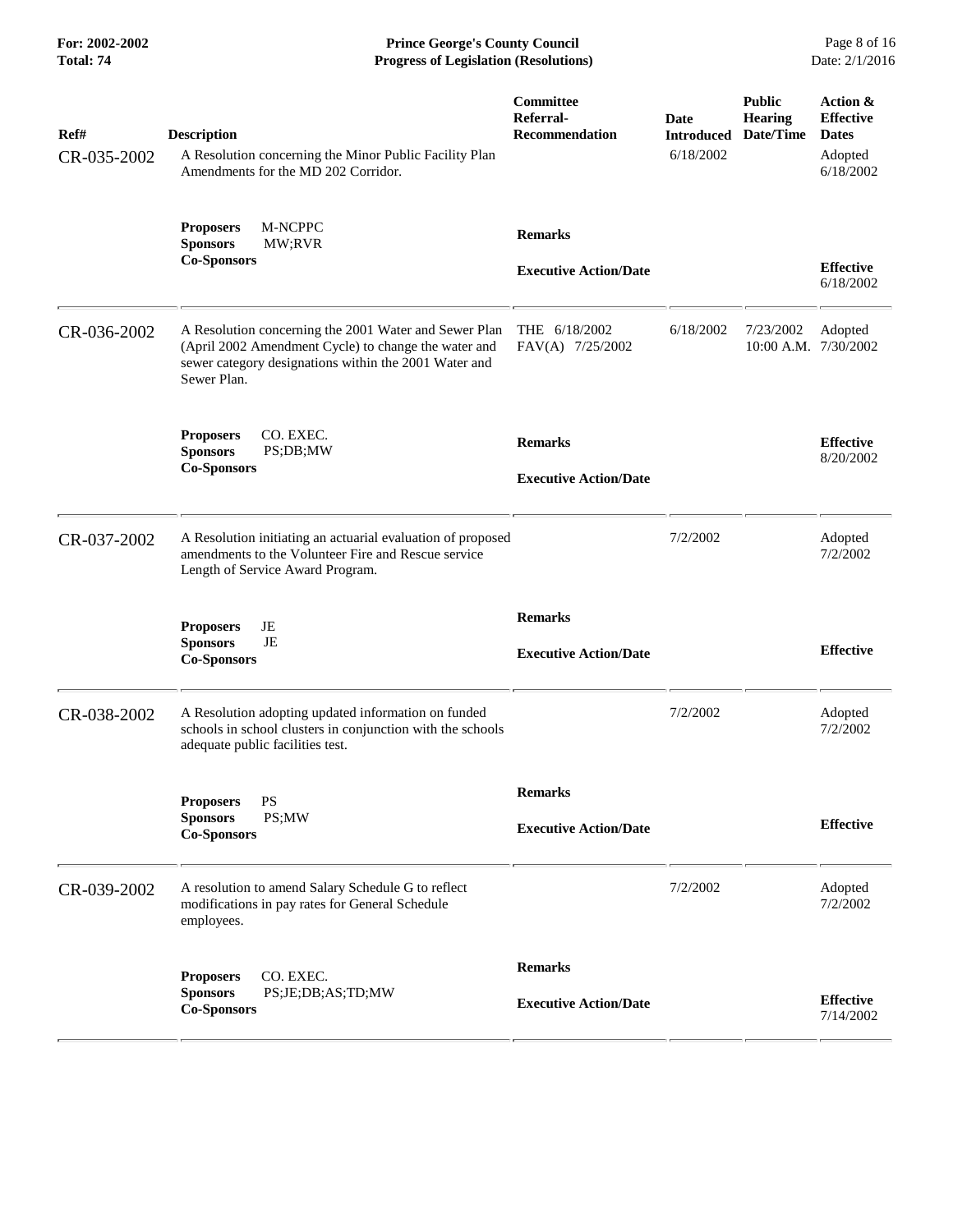**For: 2002-2002 Prince George's County Council** Page 9 of 16<br> **Progress of Legislation (Resolutions)** Date: 2/1/2016 **Total: 74 Progress of Legislation (Resolutions)** 

| Ref#<br>CR-040-2002 | <b>Description</b><br>A Resolution postponing the scheduled demolition of the<br>Marlton Gazebo by the Department of Public Works and<br>Transportation during the week of July 8, 2002.                                                                                                 | Committee<br>Referral-<br><b>Recommendation</b> | Date<br><b>Introduced</b><br>7/2/2002 | <b>Public</b><br><b>Hearing</b><br>Date/Time | Action &<br><b>Effective</b><br><b>Dates</b><br>Adopted<br>7/2/2002 |
|---------------------|------------------------------------------------------------------------------------------------------------------------------------------------------------------------------------------------------------------------------------------------------------------------------------------|-------------------------------------------------|---------------------------------------|----------------------------------------------|---------------------------------------------------------------------|
|                     | JE<br><b>Proposers</b><br>JE<br><b>Sponsors</b><br><b>Co-Sponsors</b>                                                                                                                                                                                                                    | <b>Remarks</b><br><b>Executive Action/Date</b>  |                                       |                                              | <b>Effective</b>                                                    |
| CR-041-2002         | A Resolution concerning preparation of a Sector Plan and<br>Sectional Map Amendment for the Tuxedo Road/Arbor<br>Street and Cheverly Metro Area.                                                                                                                                         |                                                 | 7/9/2002                              |                                              | Adopted<br>7/9/2002                                                 |
|                     | M-NCPPC<br><b>Proposers</b><br><b>Sponsors</b><br>MW;TD<br><b>Co-Sponsors</b>                                                                                                                                                                                                            | <b>Remarks</b><br><b>Executive Action/Date</b>  |                                       |                                              | <b>Effective</b><br>7/9/2002                                        |
| CR-042-2002         | A Resolution amending certain disability benefits for<br>exempt service employees.                                                                                                                                                                                                       |                                                 | 7/9/2002                              |                                              | Adopted<br>7/9/2002                                                 |
|                     | CO. EXEC.<br><b>Proposers</b><br><b>Sponsors</b><br>PS;DB;MW;AS<br><b>Co-Sponsors</b>                                                                                                                                                                                                    | <b>Remarks</b><br><b>Executive Action/Date</b>  |                                       |                                              | <b>Effective</b>                                                    |
| CR-043-2002         | A Resolution expressing the County Council's approval of THE 7/16/2002<br>the Housing Authority of Prince George's County Single<br>Family Mortgage Revenue Bonds, Series 2002A and<br>authorizing the issuance of bonds in an aggregate<br>principal amount not to exceed \$33,000,000. |                                                 | 7/16/2002                             |                                              | Adopted<br>7/30/2002                                                |
|                     |                                                                                                                                                                                                                                                                                          | <b>Remarks</b>                                  |                                       |                                              |                                                                     |
|                     | CO. EXEC.<br><b>Proposers</b><br><b>Sponsors</b><br>PS; AS<br><b>Co-Sponsors</b>                                                                                                                                                                                                         | <b>Executive Action/Date</b>                    |                                       |                                              | <b>Effective</b>                                                    |
| CR-044-2002         | A Resolution to adopt the County's FY 2002-2011<br>Comprehensive Ten Year Solid Waste Management Plan. FAV(A) 9/17/2002                                                                                                                                                                  | C.O.W. 7/16/2002<br>FAV 10/22/2002              | 7/16/2002                             | 9/17/2002<br>$10:00$ A.M.                    | Recommit<br>9/24/2002<br>Adopted<br>10/29/2002                      |
|                     | <b>Proposers</b><br>CO. EXEC.<br><b>Sponsors</b><br><b>PS</b><br><b>Co-Sponsors</b>                                                                                                                                                                                                      |                                                 |                                       |                                              |                                                                     |
|                     |                                                                                                                                                                                                                                                                                          | <b>Remarks</b>                                  |                                       |                                              | <b>Effective</b>                                                    |
|                     |                                                                                                                                                                                                                                                                                          | <b>Executive Action/Date</b>                    |                                       |                                              | 11/19/2002                                                          |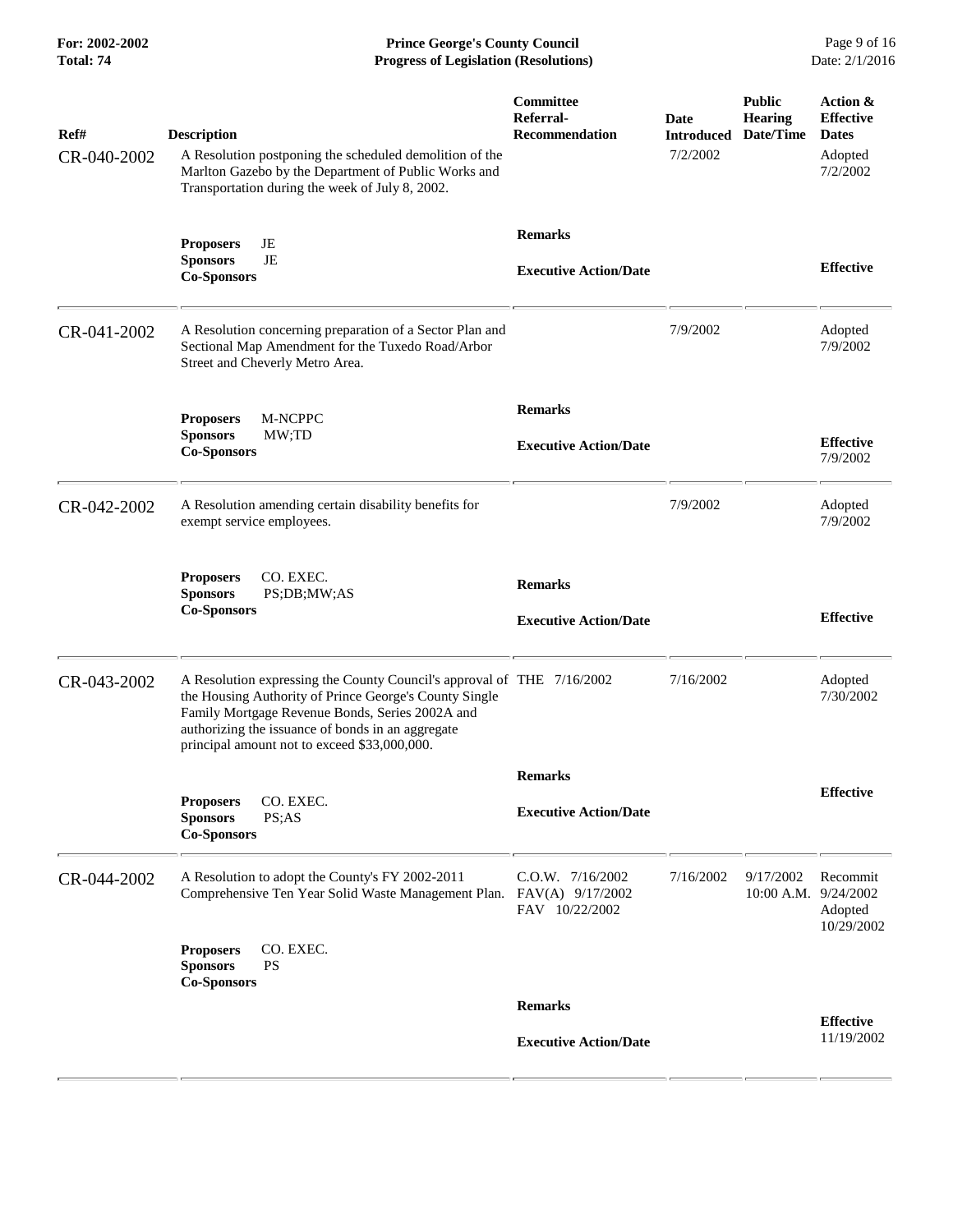| Ref#<br>CR-045-2002 | <b>Description</b><br>A Resolution providing Supplementary Appropriation of<br>Federal, State and Other Funds to various County<br>agencies.                                                                                                                                                                                                     | Committee<br>Referral-<br><b>Recommendation</b><br>PSFM 7/23/2002          | Date<br><b>Introduced</b><br>7/23/2002 | <b>Public</b><br><b>Hearing</b><br>Date/Time | Action &<br><b>Effective</b><br><b>Dates</b><br>Adopted<br>7/30/2002  |
|---------------------|--------------------------------------------------------------------------------------------------------------------------------------------------------------------------------------------------------------------------------------------------------------------------------------------------------------------------------------------------|----------------------------------------------------------------------------|----------------------------------------|----------------------------------------------|-----------------------------------------------------------------------|
|                     | <b>Proposers</b><br>CO. EXEC.<br><b>Sponsors</b><br>PS;JE;DB;MW;RVR;TD<br><b>Co-Sponsors</b>                                                                                                                                                                                                                                                     | <b>Remarks</b><br>Retroactive to 6/30/2002<br><b>Executive Action/Date</b> |                                        |                                              | <b>Effective</b><br>6/30/2002                                         |
| CR-046-2002         | A Resolution supporting the development and<br>construction of residential dwelling units within the<br>Fairwood Community on that portion of the Fairwood<br>Property designated as being impacted by the A-44<br>interchange and right-of-way.                                                                                                 | <b>Remarks</b>                                                             | 7/23/2002                              |                                              | Adopted<br>7/23/2002                                                  |
|                     | <b>RVR</b><br><b>Proposers</b><br><b>Sponsors</b><br>RVR;PS;AS;MW;TD;TH;DB<br><b>Co-Sponsors</b>                                                                                                                                                                                                                                                 | <b>Executive Action/Date</b>                                               |                                        |                                              | <b>Effective</b>                                                      |
| CR-047-2002         | A Resolution approving with amendments the General<br>Plan for Prince George's County, thereby defining long-<br>range policies for development pattern, environmental<br>protection, transportation, public facilities, economic<br>development, housing, revitalization, urban design and<br>historic preservation for Prince George's County. | $C.O.W.$ 9/17/2002<br>FAV(A) 9/24/2002                                     | 7/30/2002                              |                                              | Adopted<br>7/30/2002<br>Recommit<br>9/17/2002<br>Adopted<br>10/7/2002 |
|                     |                                                                                                                                                                                                                                                                                                                                                  | <b>Remarks</b>                                                             |                                        |                                              |                                                                       |
|                     | M-NCPPC<br><b>Proposers</b><br><b>Sponsors</b><br>PS;DB<br><b>Co-Sponsors</b>                                                                                                                                                                                                                                                                    | <b>Executive Action/Date</b>                                               |                                        |                                              | <b>Effective</b><br>10/7/2002                                         |
| CR-048-2002         | A Resolution amending the Salary Plan for Fire Officials,<br>Salary Schedule F-O, to reflect certain wage and benefit<br>modifications effective July 1, 2002 through June 30,<br>2003.                                                                                                                                                          |                                                                            | 7/30/2002                              |                                              | Adopted<br>7/30/2002                                                  |
|                     | CO. EXEC.<br><b>Proposers</b><br><b>Sponsors</b><br>PS;DB;MW;TD<br><b>Co-Sponsors</b>                                                                                                                                                                                                                                                            | <b>Remarks</b><br>Retroactive to 7/1/2002<br><b>Executive Action/Date</b>  |                                        |                                              | <b>Effective</b><br>7/30/2002                                         |
| CR-049-2002         | A Resolution amending the Salary Plan for Police<br>Officials, Salary Schedule P-O, to reflect certain wage and<br>benefit modifications, effective July 1, 2002 through June<br>30, 2003.                                                                                                                                                       |                                                                            | 7/30/2002                              |                                              | Adopted<br>7/30/2002                                                  |
|                     | CO. EXEC.<br><b>Proposers</b><br><b>Sponsors</b><br>PS;DB;AS;MW;TD;RVR<br><b>Co-Sponsors</b>                                                                                                                                                                                                                                                     | <b>Remarks</b><br>Retroactive to 7/1/2002<br><b>Executive Action/Date</b>  |                                        |                                              | <b>Effective</b><br>7/30/2002                                         |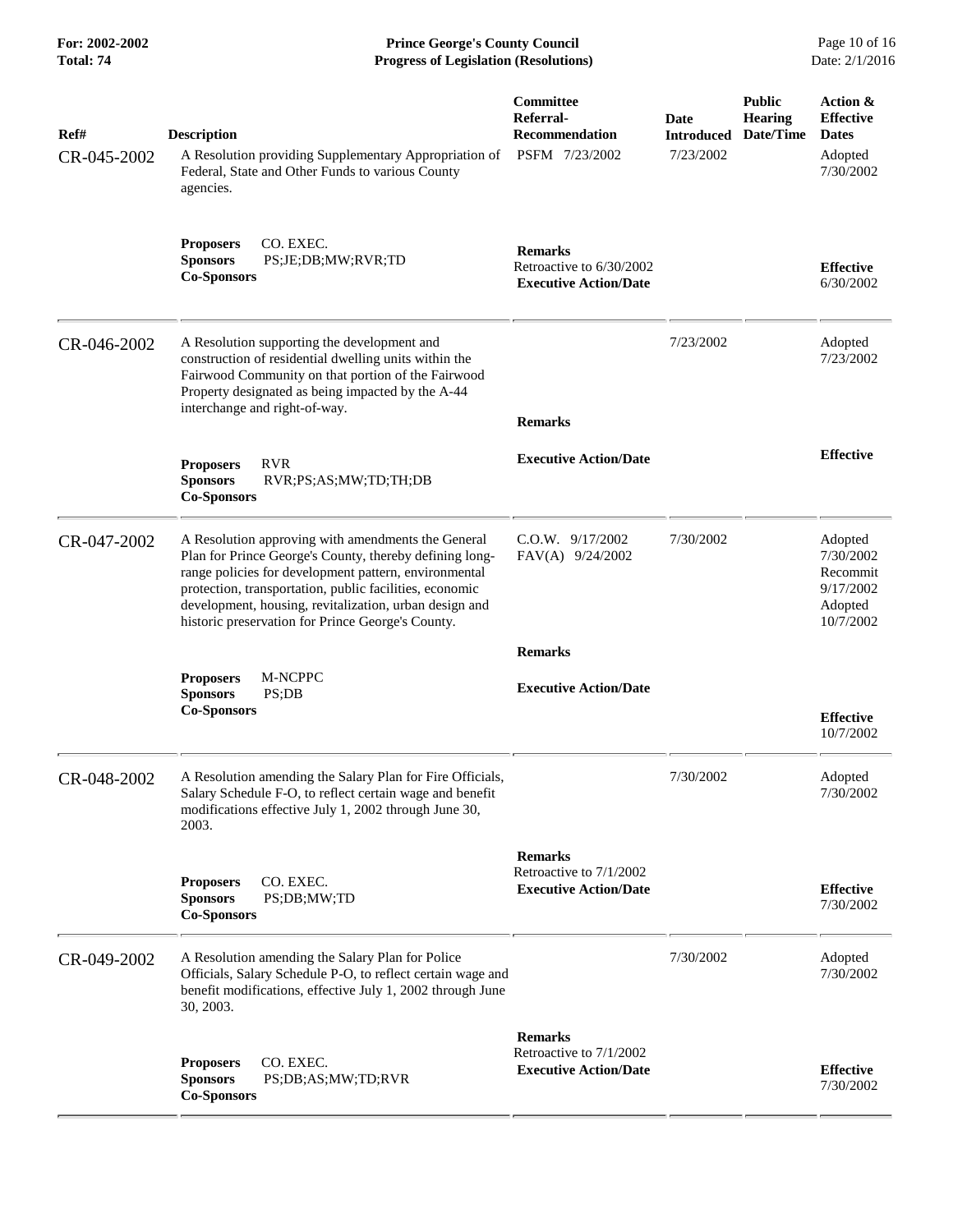**For: 2002-2002 Prince George's County Council** Page 11 of 16<br> **Progress of Legislation (Resolutions)** Date: 2/1/2016 **Total: 74 Progress of Legislation (Resolutions)** 

| Ref#<br>CR-050-2002 | <b>Description</b><br>A Resolution amending the Salary Plan for Sheriff<br>Officials, Salary Schedule S-O, to reflect certain wage and<br>benefit modifications effective July 1, 2002 through June<br>30, 2003.                                                                                                              | Committee<br>Referral-<br><b>Recommendation</b>                           | Date<br><b>Introduced</b><br>7/30/2002 | <b>Public</b><br><b>Hearing</b><br>Date/Time | Action &<br><b>Effective</b><br><b>Dates</b><br>Adopted<br>7/30/2002 |
|---------------------|-------------------------------------------------------------------------------------------------------------------------------------------------------------------------------------------------------------------------------------------------------------------------------------------------------------------------------|---------------------------------------------------------------------------|----------------------------------------|----------------------------------------------|----------------------------------------------------------------------|
|                     | CO. EXEC.<br><b>Proposers</b><br><b>Sponsors</b><br>PS;DB;AS;RVR;MW;TD<br><b>Co-Sponsors</b>                                                                                                                                                                                                                                  | <b>Remarks</b><br>Retroactive to 7/1/2002<br><b>Executive Action/Date</b> |                                        |                                              | <b>Effective</b><br>7/30/2002                                        |
| CR-051-2002         | A Resolution amending the Salary Plan for Corrections<br>Officials, Salary Schedule C-O, to reflect certain wage and<br>benefit modifications, effective July 1, 2002 through June<br>30, 2003.                                                                                                                               |                                                                           | 7/30/2002                              |                                              | Adopted<br>7/30/2002                                                 |
|                     | CO. EXEC.<br><b>Proposers</b><br>PS;DB;AS;MW;TD;RVR<br><b>Sponsors</b><br><b>Co-Sponsors</b>                                                                                                                                                                                                                                  | <b>Remarks</b><br>Retroactive to 7/1/2002<br><b>Executive Action/Date</b> |                                        |                                              | <b>Effective</b><br>7/30/2002                                        |
| CR-052-2002         | A Resolution initiating a Countywide Green Infrastructure<br>Functional Master Plan, to enhance and implement<br>environmental policies in the 2002 General Plan.                                                                                                                                                             |                                                                           | 9/17/2002                              |                                              | Adopted<br>9/17/2002                                                 |
|                     | M-NCPPC<br><b>Proposers</b><br><b>Sponsors</b><br>PS;AS;TH;TD;DB;JE<br><b>Co-Sponsors</b>                                                                                                                                                                                                                                     | <b>Remarks</b><br><b>Executive Action/Date</b>                            |                                        |                                              | <b>Effective</b>                                                     |
| CR-053-2002         | A Resolution initiating a Countywide Master Plan of<br>Transportation, a functional Master Plan, to support the<br>development pattern recommended in the 2002 General<br>Plan, update the 1982 Master Plan of Transportation and<br>reflect more recent Federal, State and local transportation<br>policies and initiatives. | <b>Remarks</b>                                                            | 9/17/2002                              |                                              | Adopted<br>9/17/2002                                                 |
|                     | M-NCPPC<br><b>Proposers</b><br><b>Sponsors</b><br>PS;DB;AS;JE<br><b>Co-Sponsors</b>                                                                                                                                                                                                                                           | <b>Executive Action/Date</b>                                              |                                        |                                              | <b>Effective</b>                                                     |
| CR-054-2002         | A Resolution amending the WSSC Fiscal Years<br>2003-2008 Capital Improvement Program for Water and<br>Sewerage.                                                                                                                                                                                                               | C.O.W. 9/17/2002<br>FAV 9/24/2002                                         | 9/17/2002                              | 10/7/2002<br>1:00 P.M.                       |                                                                      |
|                     | <b>PS</b><br><b>Proposers</b><br><b>Sponsors</b><br>AS;DB;MW<br><b>Co-Sponsors</b>                                                                                                                                                                                                                                            | <b>Remarks</b>                                                            |                                        |                                              | <b>Effective</b>                                                     |
|                     |                                                                                                                                                                                                                                                                                                                               | <b>Executive Action/Date</b>                                              |                                        |                                              |                                                                      |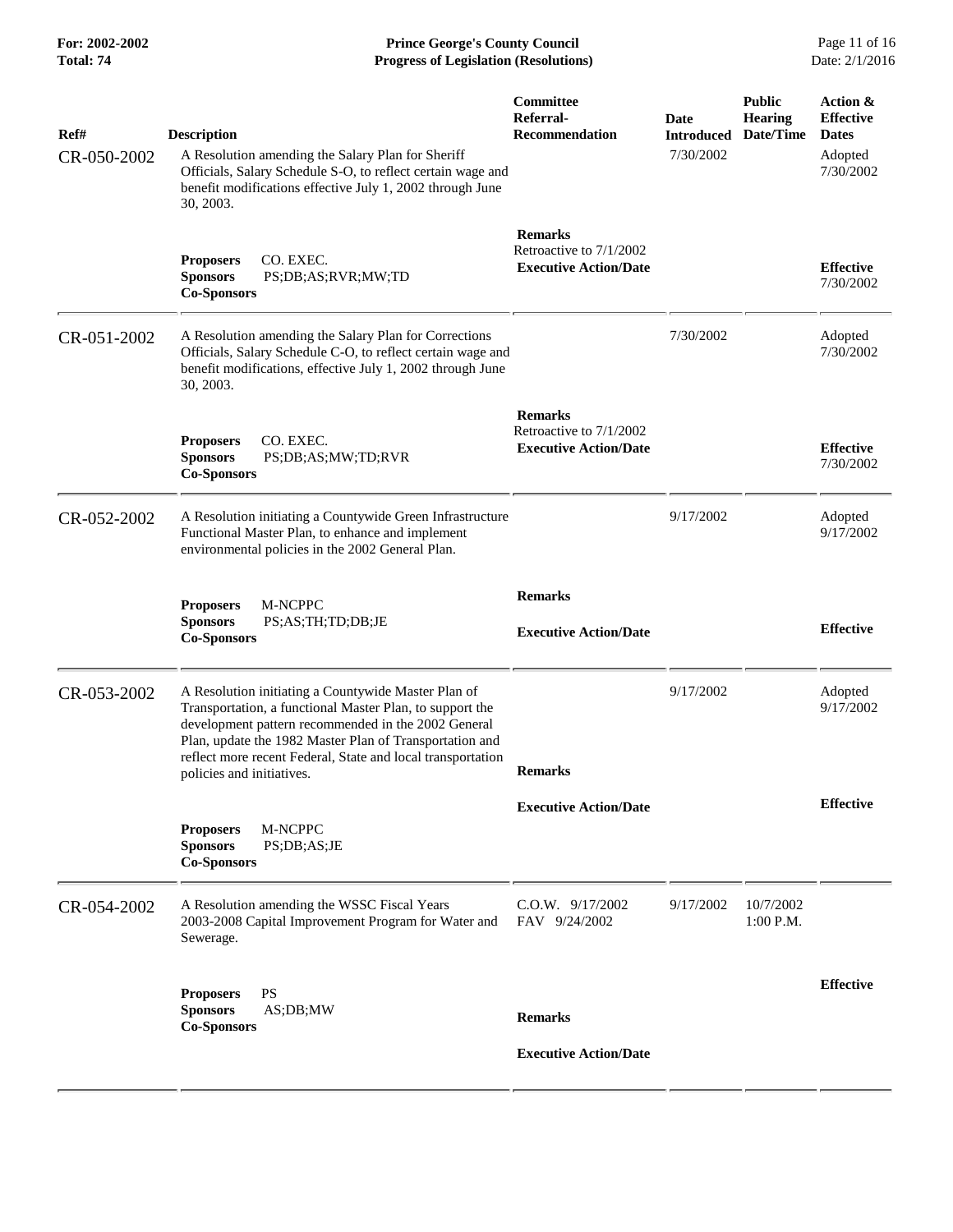**For: 2002-2002 Prince George's County Council** Page 12 of 16<br> **Progress of Legislation (Resolutions)** Date: 2/1/2016 **Total: 74 Progress of Legislation (Resolutions)** 

| Ref#        | <b>Description</b>                                                                                                                                                                                                                                                                                       | Committee<br>Referral-<br><b>Recommendation</b> | Date<br><b>Introduced</b> | <b>Public</b><br><b>Hearing</b><br>Date/Time | Action &<br><b>Effective</b><br><b>Dates</b> |
|-------------|----------------------------------------------------------------------------------------------------------------------------------------------------------------------------------------------------------------------------------------------------------------------------------------------------------|-------------------------------------------------|---------------------------|----------------------------------------------|----------------------------------------------|
| CR-055-2002 | A Resolution approving the Finance Plan of the<br>Washington Suburban Sanitary Commission for the<br>Refunding of certain bonds of Washington Suburban<br>Sanitary District through the issuance of General<br><b>Construction Refunding Bonds and Stormwater Drainage</b>                               |                                                 | 9/17/2002                 |                                              | Adopted<br>9/17/2002                         |
|             | Refunding Bonds.                                                                                                                                                                                                                                                                                         | <b>Remarks</b>                                  |                           |                                              |                                              |
|             | <b>WSSC</b><br><b>Proposers</b><br><b>PS</b><br><b>Sponsors</b><br><b>Co-Sponsors</b>                                                                                                                                                                                                                    | <b>Executive Action/Date</b>                    |                           |                                              | <b>Effective</b>                             |
| CR-056-2002 | A Resolution concerning the 2001 Water and Sewer Plan<br>(August 2002 Cycle of Amendments) for the purpose of<br>changing the water and sewer category designations of<br>properties within the 2001 Water and Sewer Plan.                                                                               | $C.O.W.$ 9/17/2002<br>FAV 10/22/2002            | 9/17/2002                 | 10/22/2002 Adopted                           | 10:00 A.M. 10/29/2002                        |
|             | AS<br><b>Proposers</b>                                                                                                                                                                                                                                                                                   | <b>Remarks</b>                                  |                           |                                              | <b>Effective</b>                             |
|             | AS;MW<br><b>Sponsors</b><br><b>Co-Sponsors</b>                                                                                                                                                                                                                                                           |                                                 |                           |                                              | 12/4/2002                                    |
|             |                                                                                                                                                                                                                                                                                                          | <b>Executive Action/Date</b>                    |                           |                                              |                                              |
| CR-057-2002 | A Resolution approving the Memorandum of Under-<br>Standing between the City of College Park and the District HELD 9/24/2002<br>Council regarding the enforcement of zoning Law within<br>the corporate boundaries of the City of College Park.                                                          | $C.O.W.$ 9/17/2002<br>FAV(A) 10/16/2002         | 9/17/2002                 |                                              | Adopted<br>10/22/2002                        |
|             | TH<br><b>Proposers</b><br><b>TH</b><br><b>Sponsors</b><br><b>Co-Sponsors</b>                                                                                                                                                                                                                             | <b>Remarks</b>                                  |                           |                                              | <b>Effective</b><br>10/22/2002               |
|             |                                                                                                                                                                                                                                                                                                          | <b>Executive Action/Date</b>                    |                           |                                              |                                              |
| CR-058-2002 | A Resolution approving the application for the financing<br>of Community Legacy Projects in Palmer Park, Maryland, FAV 9/17/2002<br>through the Community Legacy Program of the State of<br>Maryland's Department of Housing and Community<br>Development.                                               | $C.O.W.$ 9/17/2002                              | 9/17/2002                 |                                              | Adopted<br>9/24/2002                         |
|             | <b>Proposers</b><br>CO. EXEC.                                                                                                                                                                                                                                                                            | <b>Remarks</b>                                  |                           |                                              | <b>Effective</b>                             |
|             | AS;MW;PS;TK<br><b>Sponsors</b><br><b>Co-Sponsors</b>                                                                                                                                                                                                                                                     | <b>Executive Action/Date</b><br>S 9/24/2002     |                           |                                              |                                              |
| CR-059-2002 | A Resolution endorsing the designation of a "Community"<br>Legacy Area" and approving the application for the<br>financing of Community Legacy Projects in Suitland,<br>Maryland, through the Community Legacy Program of the<br>State of Maryland's Department of Housing and<br>Community Development. | $C.0.W.$ 9/17/2002<br>FAV 9/17/2002             | 9/17/2002                 |                                              | Adopted<br>9/24/2002                         |
|             |                                                                                                                                                                                                                                                                                                          | <b>Remarks</b>                                  |                           |                                              | <b>Effective</b>                             |
|             | CO. EXEC.<br><b>Proposers</b><br><b>Sponsors</b><br>DB;AS;MW;PS<br><b>Co-Sponsors</b>                                                                                                                                                                                                                    | <b>Executive Action/Date</b><br>S 9/24/2002     |                           |                                              |                                              |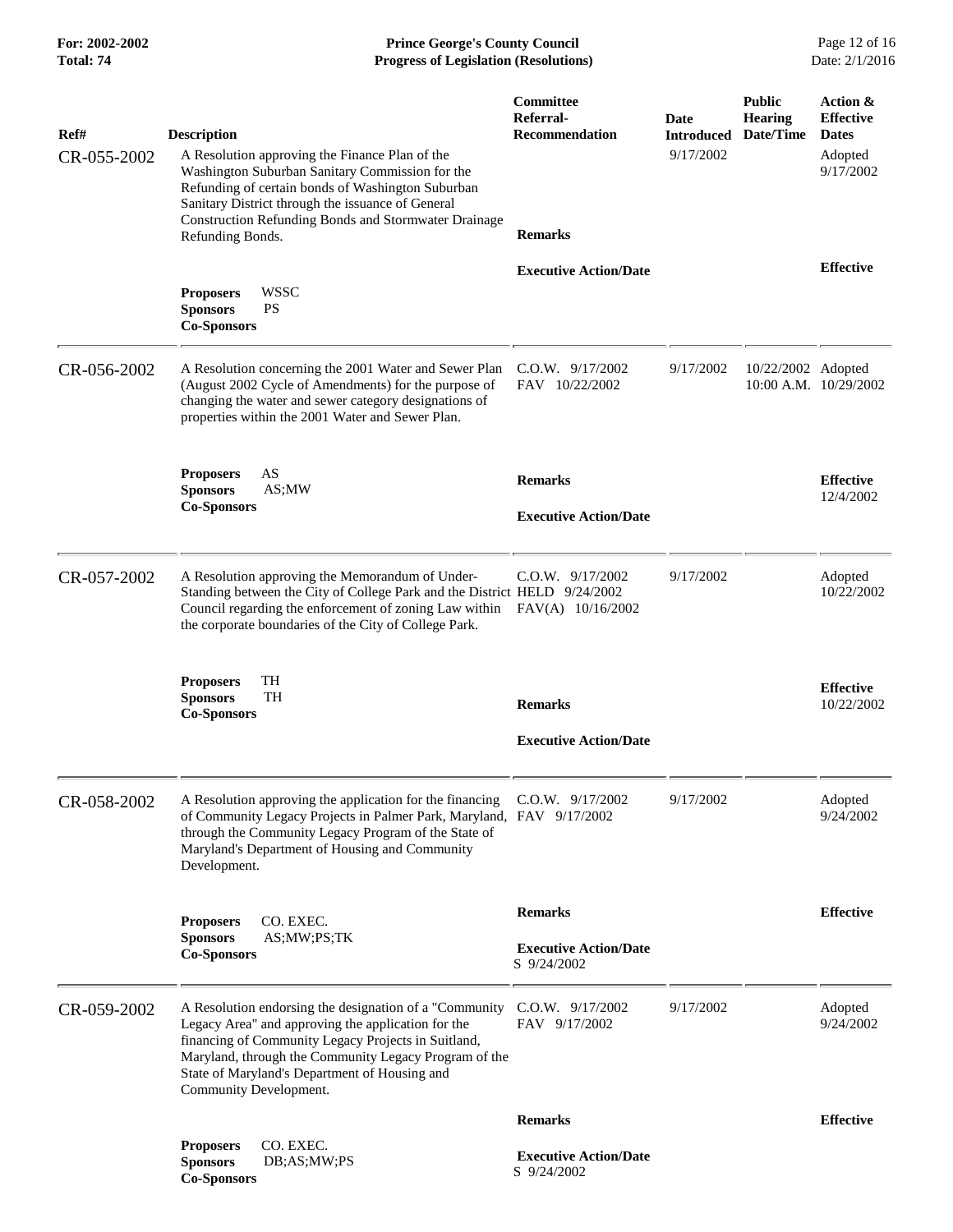| Ref#        | <b>Description</b>                                                                                                                                                                                                                                                                                       | <b>Committee</b><br>Referral-<br>Recommendation                                                     | Date<br><b>Introduced</b> | <b>Public</b><br><b>Hearing</b><br>Date/Time | Action &<br><b>Effective</b><br><b>Dates</b> |
|-------------|----------------------------------------------------------------------------------------------------------------------------------------------------------------------------------------------------------------------------------------------------------------------------------------------------------|-----------------------------------------------------------------------------------------------------|---------------------------|----------------------------------------------|----------------------------------------------|
| CR-060-2002 | A Resolution concerning the approval of the application<br>For the financing of a multicultural service center in the<br>International Corridor Community Legacy Area, through<br>The Community Legacy Program of the State of<br>Maryland's Department of Housing and Community<br>Development.         | $C.O.W.$ 9/17/2002<br>FAV 9/17/2002                                                                 | 9/17/2002                 |                                              | Adopted<br>9/24/2002                         |
|             |                                                                                                                                                                                                                                                                                                          | <b>Remarks</b>                                                                                      |                           |                                              | <b>Effective</b>                             |
|             | CO. EXEC.<br><b>Proposers</b><br><b>Sponsors</b><br>PS;DB;AS;MW;TD<br><b>Co-Sponsors</b>                                                                                                                                                                                                                 | <b>Executive Action/Date</b><br>S 9/24/2002                                                         |                           |                                              |                                              |
| CR-061-2002 | A Resolution for the purpose of approving the project<br>submitted by the Housing Initiative Partnership, Inc.<br>(HIP) to the State of Maryland Department of Housing<br>and Community Development for participation in the<br>Neighborhood Partnership Program.                                        | $C.0.W.$ $9/17/2002$<br>FAV 9/17/2002                                                               | 9/17/2002                 |                                              | Adopted<br>9/24/2002                         |
|             |                                                                                                                                                                                                                                                                                                          | <b>Remarks</b>                                                                                      |                           |                                              | <b>Effective</b>                             |
|             | CO. EXEC.<br><b>Proposers</b><br><b>Sponsors</b><br>PS;DB;AS;MW;TD<br><b>Co-Sponsors</b>                                                                                                                                                                                                                 | <b>Executive Action/Date</b><br>S 9/24/2002                                                         |                           |                                              |                                              |
| CR-062-2002 | A Resolution creating the National Harbor Development<br>District and tax increment fund; to create the National<br>Harbor Special Taxing District and special fund; and<br>providing for and determining certain matters in<br>connection with the issuance and payment of special<br>obligation bonds. | C.O.W. 9/17/2002<br>FAV(A) 10/7/2002                                                                | 9/17/2002                 |                                              | Adopted<br>10/16/2002                        |
|             | CO. EXEC.<br><b>Proposers</b><br><b>Sponsors</b><br>DB;MW;RVR<br><b>Co-Sponsors</b>                                                                                                                                                                                                                      | <b>Remarks</b><br>See also CB-80, 81 &<br>CR-63, 64<br><b>Executive Action/Date</b><br>S 10/16/2002 |                           |                                              | <b>Effective</b><br>10/16/2002               |
| CR-063-2002 | A Resolution creating the National Harbor Convention<br>Center Special Taxing District and special fund; and<br>providing for and determining matters in connection with<br>the issuance and payment of special obligation bonds.                                                                        | C.O.W. 9/17/2002<br>FAV(A) 10/7/2002                                                                | 9/17/2002                 |                                              | Adopted<br>10/16/2002                        |
|             | CO. EXEC.<br><b>Proposers</b><br>PS;DB;MW;TK<br><b>Sponsors</b><br><b>Co-Sponsors</b>                                                                                                                                                                                                                    | <b>Remarks</b><br>See also CB-80, 81 &<br>CR-62, 64<br><b>Executive Action/Date</b><br>S 10/16/2002 |                           |                                              | <b>Effective</b><br>10/16/2002               |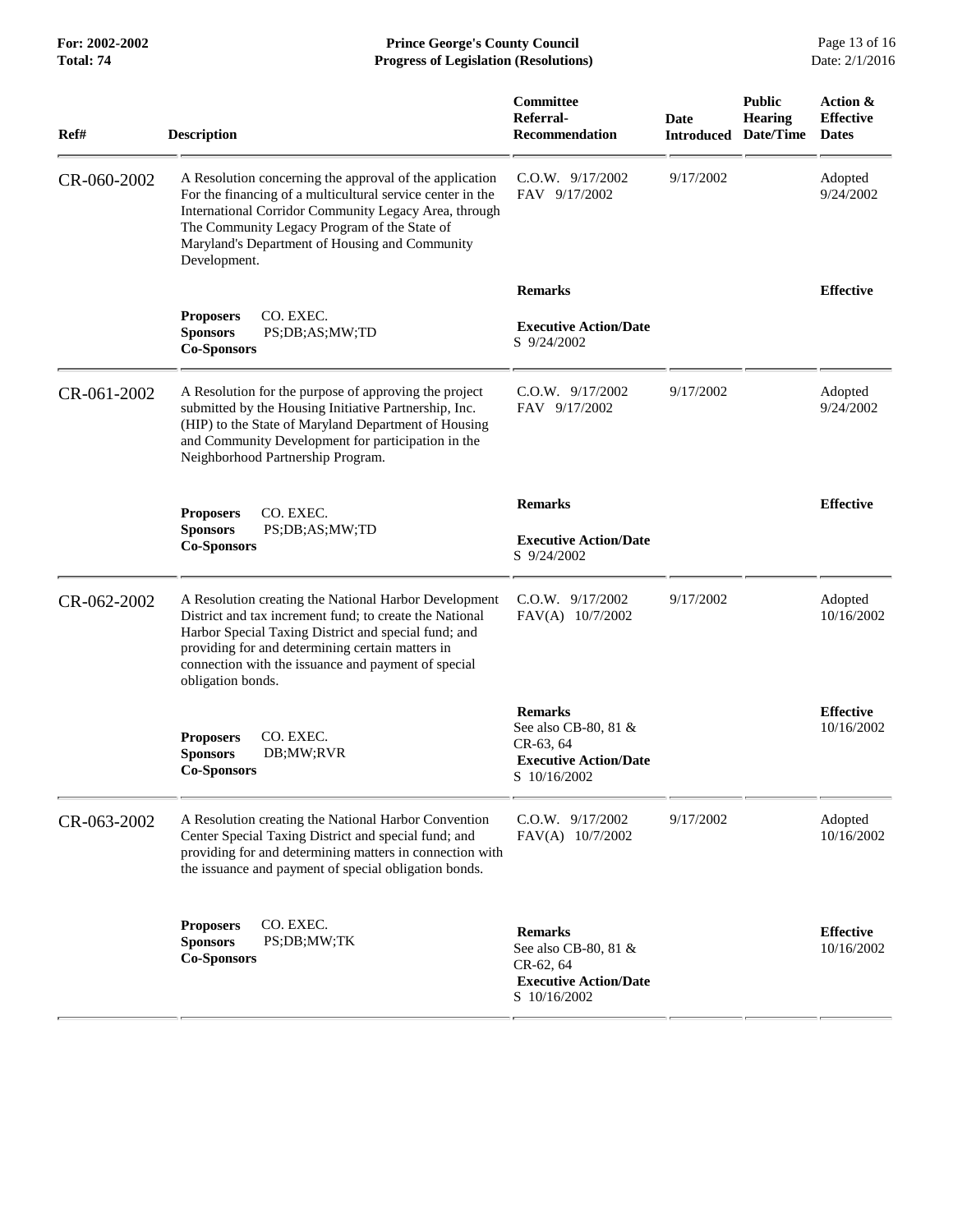**For: 2002-2002 Prince George's County Council** Page 14 of 16<br> **Progress of Legislation (Resolutions)** Date: 2/1/2016 **Total: 74 Progress of Legislation (Resolutions)** 

| Ref#<br>CR-064-2002 | <b>Description</b><br>A Resolution declaring the intent of the County to issue<br>special obligation bonds and use the proceeds to pay or<br>reimburse expenditures for the costs of public infra-<br>structure improvements in the National Harbor<br>Development District and the National Harbor Special<br>Taxing District. | Committee<br>Referral-<br><b>Recommendation</b><br>C.O.W. 9/17/2002<br>FAV 10/7/2002               | Date<br><b>Introduced</b><br>9/17/2002 | <b>Public</b><br><b>Hearing</b><br>Date/Time | Action &<br><b>Effective</b><br><b>Dates</b><br>Adopted<br>10/16/2002 |
|---------------------|---------------------------------------------------------------------------------------------------------------------------------------------------------------------------------------------------------------------------------------------------------------------------------------------------------------------------------|----------------------------------------------------------------------------------------------------|----------------------------------------|----------------------------------------------|-----------------------------------------------------------------------|
|                     | CO. EXEC.<br><b>Proposers</b><br><b>Sponsors</b><br>PS;MW;TK<br><b>Co-Sponsors</b>                                                                                                                                                                                                                                              | <b>Remarks</b><br>See also CB-80, 81&<br>CR-63, 64<br><b>Executive Action/Date</b><br>S 10/16/2002 |                                        |                                              | <b>Effective</b><br>10/16/2002                                        |
| CR-065-2002         | A Resolution concerning the 2001 Water and Sewer Plan<br>for the purpose of approving the withdrawal of water in<br>accordance with the 2001 Water and Sewer Plan.                                                                                                                                                              | $C.O.W.$ 9/24/2002<br>FAV(A) 10/29/2002                                                            | 9/24/2002                              | 10/29/2002 Adopted<br>10:00 A.M. 11/18/2002  |                                                                       |
|                     | <b>RVR</b><br><b>Proposers</b><br><b>RVR</b><br><b>Sponsors</b><br><b>Co-Sponsors</b>                                                                                                                                                                                                                                           | <b>Remarks</b><br><b>Executive Action/Date</b><br>S 11/27/2002                                     |                                        |                                              | <b>Effective</b><br>11/27/2002                                        |
| CR-066-2002         | A Resolution determining the adequacy of the private<br>right-of way or easement serving the lot and single-family<br>dwelling on property owned by Carl and Elania Willaims,<br>and authorizing the issuance of a building Permit subject<br>to stated conditions.                                                             | <b>Remarks</b>                                                                                     | 10/7/2002                              |                                              | Adopted<br>10/7/2002                                                  |
|                     | CO. EXEC.<br><b>Proposers</b><br><b>Sponsors</b><br>AS<br><b>Co-Sponsors</b>                                                                                                                                                                                                                                                    | <b>Executive Action/Date</b>                                                                       |                                        |                                              | <b>Effective</b>                                                      |
| CR-067-2002         | A Resolution concerning compensation of the County<br>Executive and members of the County Council.                                                                                                                                                                                                                              | C.O.W. 10/7/2002<br>FAV 10/16/2002                                                                 | 10/7/2002                              |                                              | Adopted<br>10/29/2002                                                 |
|                     | DB;JE<br><b>Proposers</b><br><b>Sponsors</b><br>JE<br><b>Co-Sponsors</b>                                                                                                                                                                                                                                                        | <b>Remarks</b><br>See also CB-83-2002<br><b>Executive Action/Date</b>                              |                                        |                                              | <b>Effective</b>                                                      |
| CR-068-2002         | A Resolution establishing the Vicious Animal Legislation C.O.W. 10/7/2002<br>Task Force to evaluate the effectiveness of existing<br>Legislative and administrative regulations concerning<br>Vicious animals and to advise the County on<br>Improvements and amendments.                                                       | FAV(A) 10/16/2002                                                                                  | 10/7/2002                              |                                              | Adopted<br>10/22/2002                                                 |
|                     | AS<br><b>Proposers</b><br><b>Sponsors</b><br>AS                                                                                                                                                                                                                                                                                 | <b>Remarks</b><br><b>Executive Action/Date</b>                                                     |                                        |                                              | <b>Effective</b>                                                      |
|                     | <b>Co-Sponsors</b>                                                                                                                                                                                                                                                                                                              |                                                                                                    |                                        |                                              |                                                                       |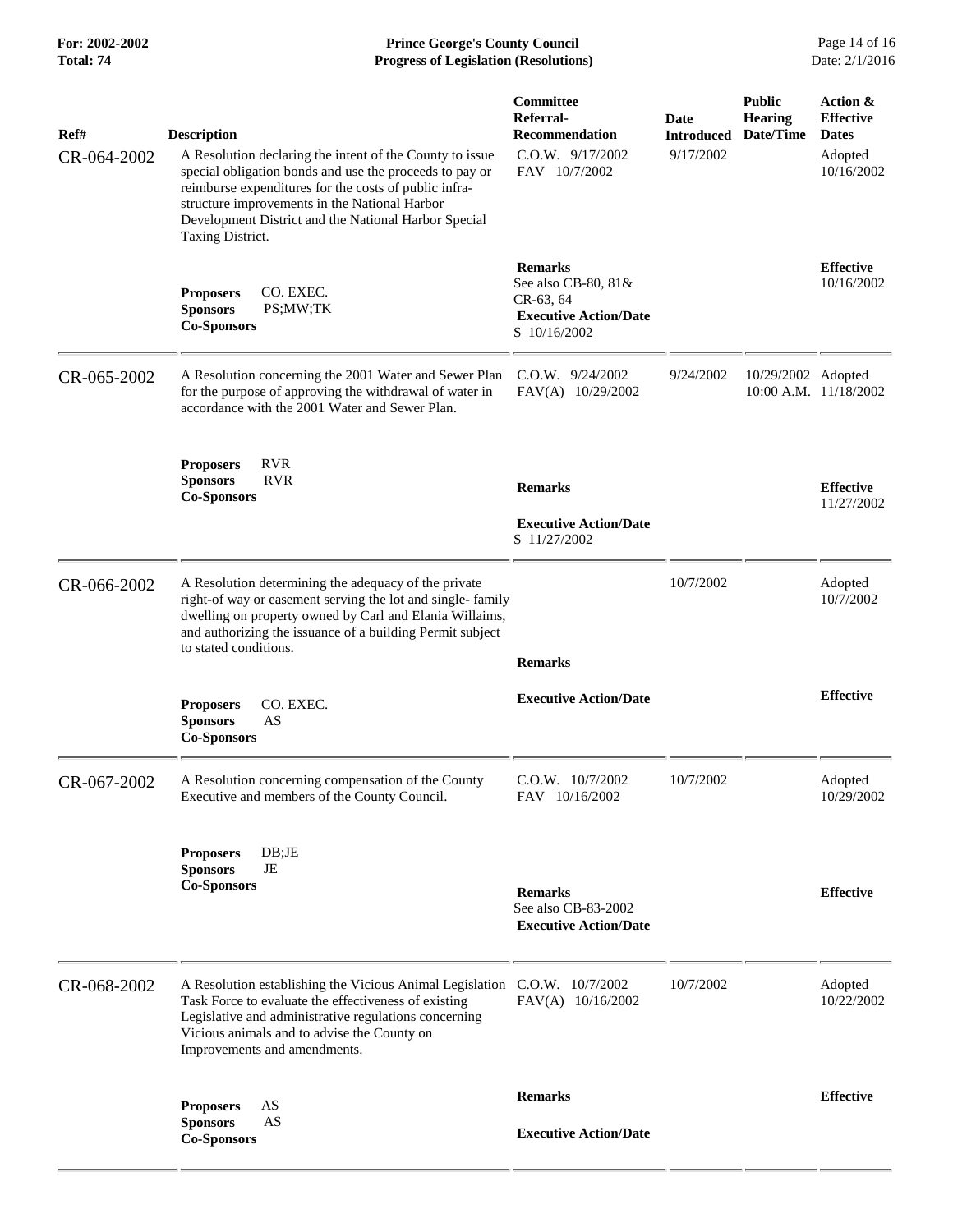**For: 2002-2002 Prince George's County Council** Page 15 of 16<br> **Progress of Legislation (Resolutions)** Date: 2/1/2016 **Total: 74 Progress of Legislation (Resolutions)** 

| Ref#<br>CR-069-2002 | <b>Description</b><br>A Resolution amending the Prince George's County<br>portion of the Fiscal Year 2003 Maryland-National<br>Capital Park and Planning Commission budget.                                                               | Committee<br>Referral-<br><b>Recommendation</b><br>$C.0.W.$ $10/16/2002$   | Date<br><b>Introduced</b><br>10/16/2002 | <b>Public</b><br><b>Hearing</b><br>Date/Time<br>10/29/2002 Adopted | Action &<br><b>Effective</b><br><b>Dates</b><br>10:00 A.M. 10/29/2002 |
|---------------------|-------------------------------------------------------------------------------------------------------------------------------------------------------------------------------------------------------------------------------------------|----------------------------------------------------------------------------|-----------------------------------------|--------------------------------------------------------------------|-----------------------------------------------------------------------|
|                     | M-NCPPC<br><b>Proposers</b><br><b>Sponsors</b><br>PS;AS;MW<br><b>Co-Sponsors</b>                                                                                                                                                          | <b>Remarks</b><br><b>Executive Action/Date</b>                             |                                         |                                                                    | <b>Effective</b>                                                      |
| CR-070-2002         | A Resolution providing funding from grants in the amount C.O.W. 10/16/2002<br>of \$808,220 to the Health Department, Office of the<br>Sheriff and Department of Social Services.                                                          |                                                                            | 10/16/2002                              |                                                                    | Adopted<br>10/29/2002                                                 |
|                     | CO. EXEC.<br><b>Proposers</b><br><b>Sponsors</b><br>PS;TD;AS;TK;MW<br><b>Co-Sponsors</b>                                                                                                                                                  | <b>Remarks</b><br>Retroactive to 6/30/2002<br><b>Executive Action/Date</b> |                                         |                                                                    | <b>Effective</b><br>10/29/2002                                        |
| CR-071-2002         | A Resolution to approve the Housing Authority of Prince<br>George's County's participation in the Capitol Bond<br>Financing Program.                                                                                                      |                                                                            | 10/16/2002                              |                                                                    | Adopted<br>10/16/2002                                                 |
|                     | CO. EXEC.<br><b>Proposers</b><br><b>Sponsors</b><br>PS;MW;AS;RVR<br><b>Co-Sponsors</b>                                                                                                                                                    | <b>Remarks</b><br><b>Executive Action/Date</b>                             |                                         |                                                                    | <b>Effective</b>                                                      |
| CR-072-2002         | A Resolution establishing spending control limits on the<br>Fiscal Year 2004 Water and Sewer Operating and Capital<br>Budgets of the Washington Suburban Sanitary<br>Commission (WSSC).                                                   |                                                                            | 10/29/2002                              |                                                                    | Adopted<br>10/29/2002                                                 |
|                     |                                                                                                                                                                                                                                           | <b>Remarks</b>                                                             |                                         |                                                                    |                                                                       |
|                     | <b>PS</b><br><b>Proposers</b><br>PS;AS;TD;MW<br><b>Sponsors</b><br><b>Co-Sponsors</b>                                                                                                                                                     | <b>Executive Action/Date</b>                                               |                                         |                                                                    | <b>Effective</b>                                                      |
| CR-073-2002         | A Resolution establishing the Environmental Justice Task C.O.W. 11/18/2002<br>Force to advise the County on methods and criteria to<br>mitigate the negative impacts of solid waste facilities on<br>low income and minority communities. | FAV 11/18/2002                                                             | 11/18/2002                              |                                                                    | Adopted<br>11/18/2002                                                 |
|                     | <b>PS</b><br><b>Proposers</b><br><b>Sponsors</b><br>PS;TH;DB;TD;MW<br><b>Co-Sponsors</b>                                                                                                                                                  | <b>Remarks</b><br><b>Executive Action/Date</b>                             |                                         |                                                                    | <b>Effective</b>                                                      |